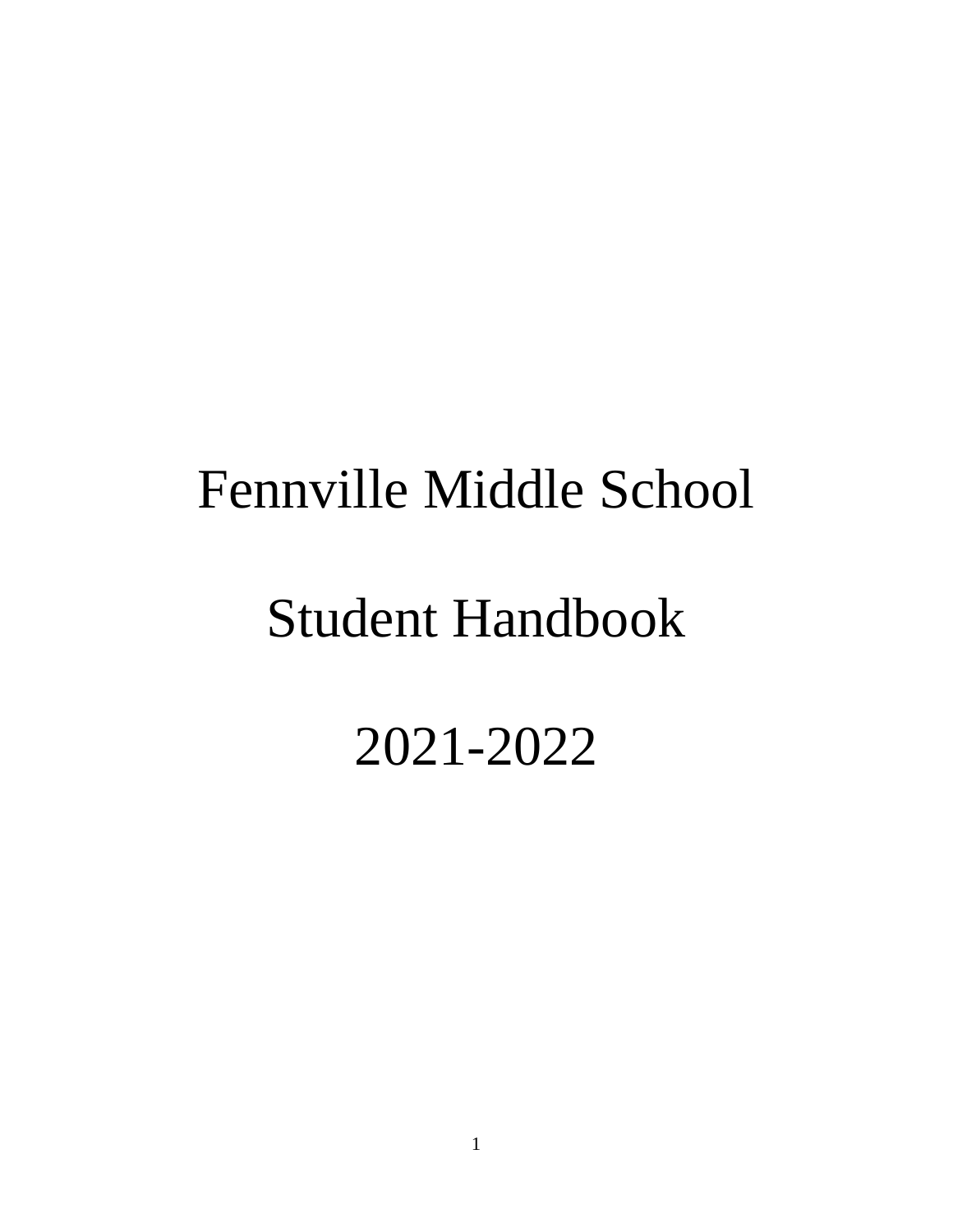## *Welcome to Fennville Middle School*

**Principal – Mr. Brent Potts Student Success Coordinator – Mr. Troy Dusek Secretary – Mrs. Deb Morse Superintendent of Schools – Mr. Jim Greydanus**

> **Office Phone (269) 722-3550 Office Fax (269) 561-2143**

#### **STUDENT HANDBOOK, 2021-2022**

### **FOREWORD**

This student handbook was developed to answer many of the commonly asked questions that you and your parents may have during the school year and to provide specific information about certain Board policies and procedures. This handbook contains important information that you should know. Become familiar with the following information and keep the handbook available for frequent reference by you and your parents. If you have any questions that are not addressed in this handbook, you are encouraged to talk to your teachers or the building principal.

This handbook summarizes many of the official policies and administrative guidelines of the Board of Education and the District. To the extent that the handbook is ambiguous or conflicts with these policies and guidelines, the policies and guidelines shall control. This handbook is effective immediately and supersedes any prior handbook and other written material on the same subjects.

This handbook does not equate to an irrevocable contractual commitment to the student, but only reflects the current status of the Board's policies and the School's rules as of August 1, 2021. If any of the policies or administrative guidelines referenced herein are revised after August 1, 2021, the language in the most current policy or administrative guideline prevails.

## **MISSION OF THE SCHOOL**

It is the mission of Fennville Public Schools to provide academic excellence for a lifetime of success.

#### **VISION STATEMENT**

Educational Excellence, Community Atmosphere, Global Perspective

#### **School Colors**

Black and Orange

#### **School Nickname**

Blackhawks

#### **School Song**

"Cheer for Fennville"

Cheer for Fennville, Cheer for Fennville We will win this game. Fight for glory, fight for honor We'll uphold our name, F.H.S. Black and orange, are our colors, We are proud to claim Cheer for old Fennville High We'll win this game.

Che Hee, Che Hah, Che Hah, Hah, Hah, Fennville Blackhawks, Rah, Rah, Rah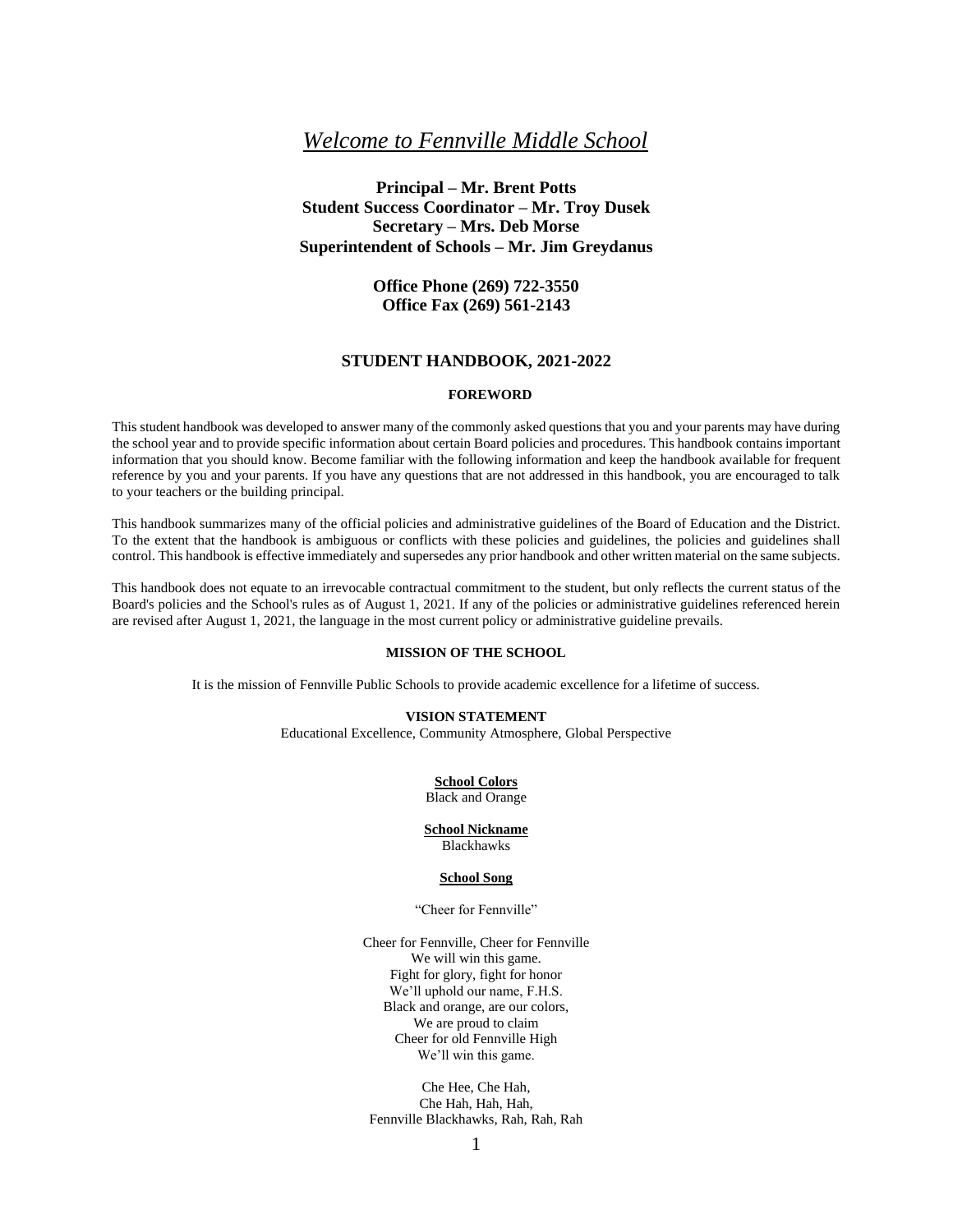## **EQUAL EDUCATION OPPORTUNITY**

It is the policy of this District to provide an equal education opportunity for all students.

Any person who believes that s/he has been discriminated against on the basis of his/her race, color, disability, religion, gender, or national origin, while at school or a school activity should immediately contact one of the School District's Compliance Officers listed below:

(269) 722-3350 (269) 722-3555 5 Memorial Drive 5 Memorial Drive Fennville, MI 49408 Fennville, MI 49408

Jessie Gierucki, Curriculum Director Mr. Brent Potts, Middle School Principal

Complaints will be investigated in accordance with the procedures as described in Board Policy 2260. Any student making a complaint or participating in a school investigation will be protected from any threat or retaliation. The Compliance Officer can provide additional information concerning equal access to educational opportunity.

#### **PARENT INVOLVEMENT**

To read the District Parent Involvement Policy # 2112 please visit the FMS Office.

## **SCHOOL DAY**

Fennville Middle School is open between the hours of 7:00 and 3:30 p.m. Classes begin at 7:50 a.m. and are dismissed at 2:50 p.m. Free breakfast is provided daily. Mondays- early release days occur on Mondays. Classes begin at 7:50 and are dismissed at 2:25.

#### **STUDENT RIGHTS AND RESPONSIBILITIES**

The rules and procedures of the school are designed to allow each student to obtain a safe, orderly, and appropriate education. Students can expect their rights to freedom of expression and association and to fair treatment as long as they respect those rights for their fellow students and the staff. Students will be expected to follow teachers' directions and to obey all school rules. Disciplinary procedures are designed to ensure due process (a fair hearing) before a student is removed because of his/her behavior.

Parents have the right to know how their child is succeeding in school and will be provided information on a regular basis, and as needed, when concerns arise. Many times it will be the student's responsibility to deliver that information. If necessary, the mail, e-mail, phone or hand delivery may be used to ensure contact. Parents are encouraged to build a two-way link with their child's teachers and support staff by informing the staff of suggestions or concerns that may help their child better accomplish his/her educational goals.

Students will arrive at school on time, prepared to learn and participate in the educational program. If, for some reason, this is not possible, the student should seek help from the principal or student success coordinator (Mr. Dusek).

#### **STUDENT WELL-BEING**

Student safety is a responsibility of the staff. All staff members are familiar with emergency procedures such as fire, lockdown and tornado drills and accident reporting procedures. Should a student be aware of any dangerous situation or accident, s/he will notify any staff person immediately.

State law requires that all students must have an emergency medical card completed, signed by a parent or guardian, and filed in the school office. A student may be excluded from school until this requirement has been fulfilled.

Students with specific health care needs should deliver written notice about such needs along with proper documentation by a physician, to the school office.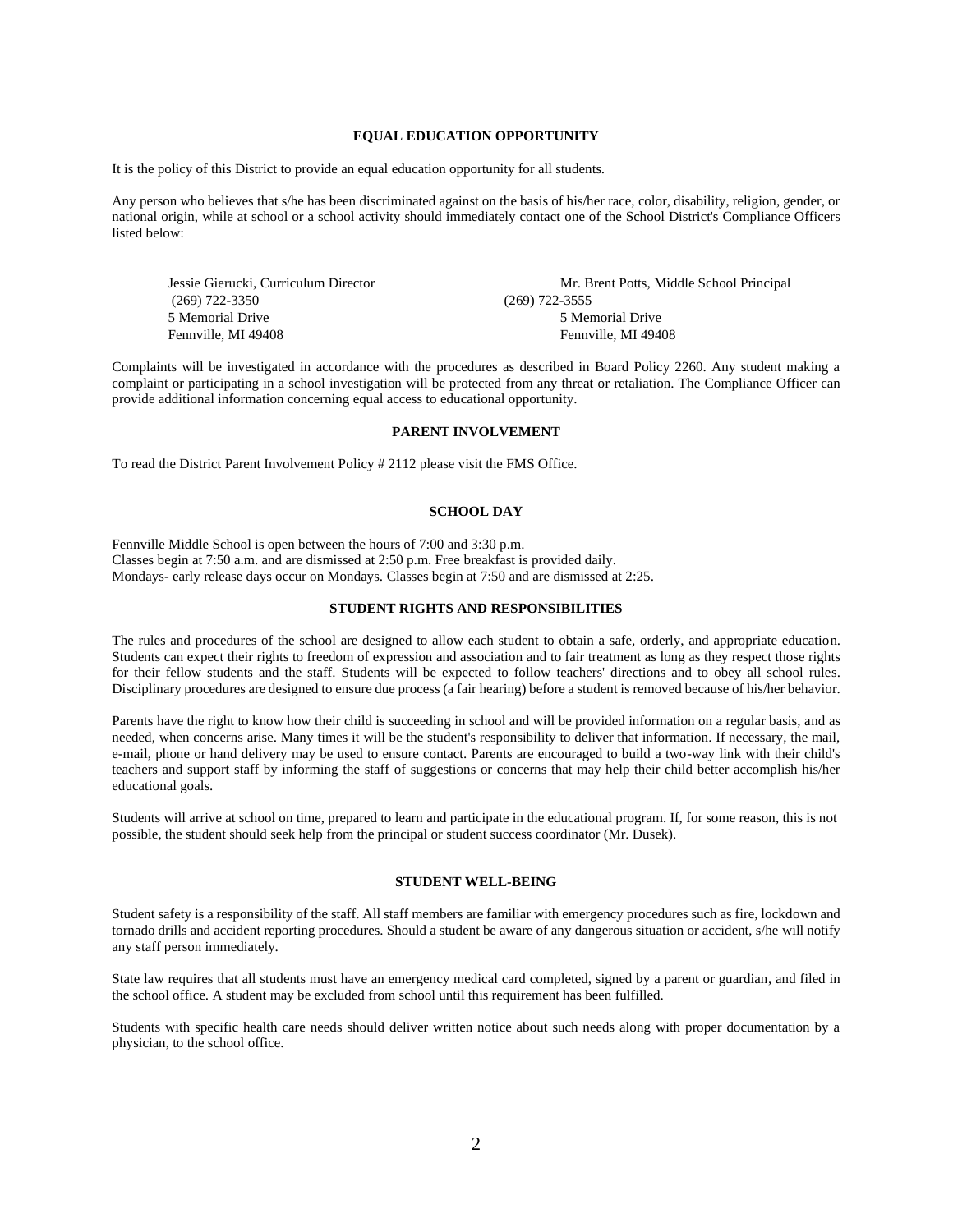#### **INJURY AND ILLNESS**

All injuries will be reported to a teacher or the office. If minor, the student will be treated and may return to class. If medical attention is required, the office will follow the school's emergency procedures.

A student who becomes ill during the school day should request permission to go to the nurse. The nurse will determine whether the student should remain in school or go home. No student will be released from school without proper parental permission.

#### **Homebound Instruction**

The District shall arrange for individual instruction to students of legal school age who are not able to attend classes because of a physical or emotional disability.

Parents should contact the school administration regarding procedures for such instruction. Applications will be approved by the Director of Teaching and Learning. The District will provide homebound instruction only for those confinements expected to last at least five (5) days.

Applications for individual instruction shall be made by a physician licensed to practice in this State, parent, student, or other caregiver. A physician must: certify the nature and existence of a medical condition; state the probable duration of the confinement; request such instruction; present evidence of the student's ability to participate in an educational program.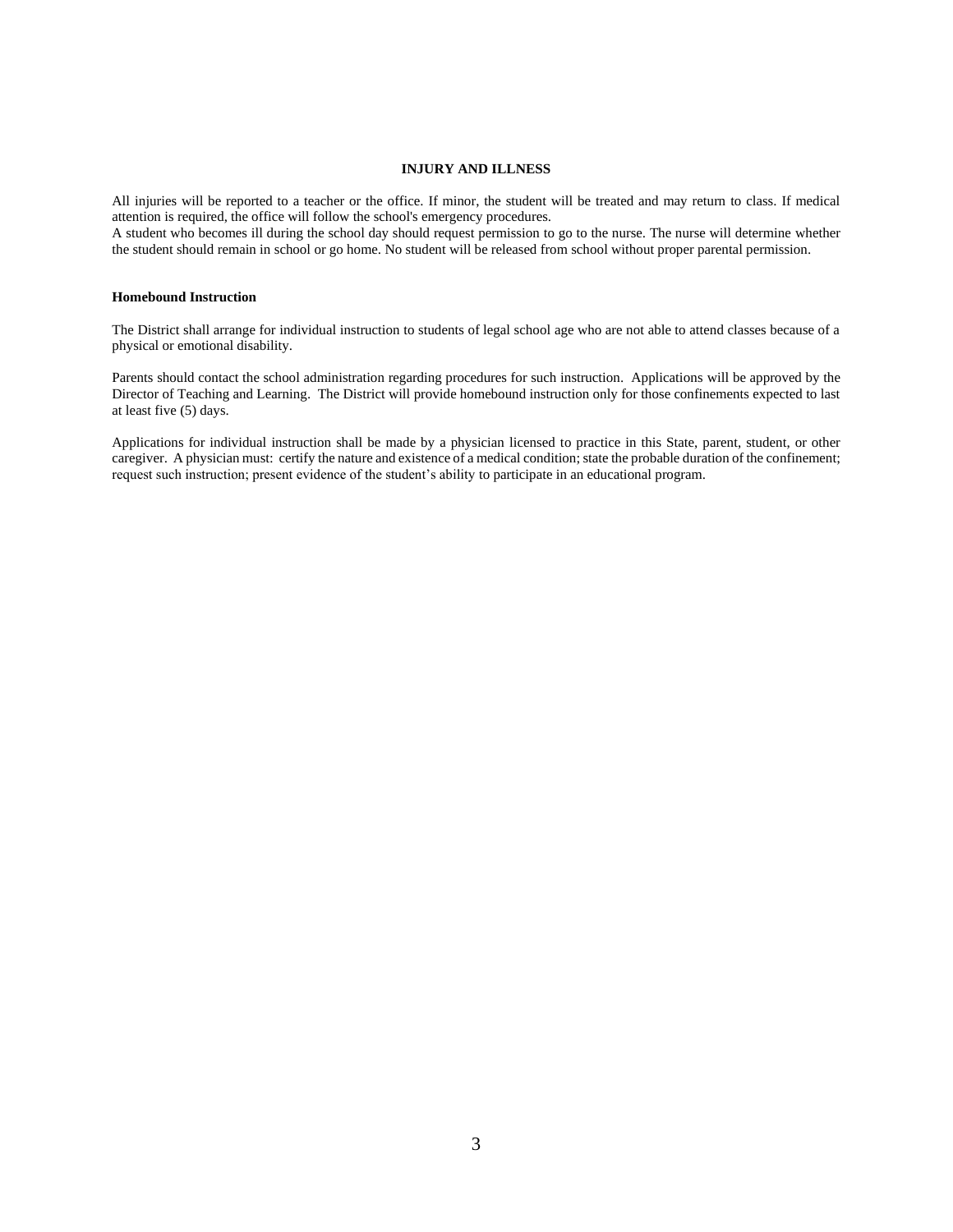#### **SECTION I - GENERAL INFORMATION**

#### **ENROLLING IN THE SCHOOL**

In general, State law requires students to enroll in the school district in which their parent or legal guardian resides unless enrolling under the District's open enrollment policy.

New students under the age of eighteen (18) will be enrolled by their parent or legal guardian. When enrolling, parents must provide copies of the following:

- A. a birth certificate or similar document,<br>B. court papers allocating parental rights
- B. court papers allocating parental rights and responsibilities, or custody (if appropriate) C. proof of residency,
- C. proof of residency,<br>D proof of immunization
- proof of immunizations.

Under certain circumstances, temporary enrollment may be permitted. In such cases, parents will be notified about documentation required to establish permanent enrollment.

Students enrolling from another school must have an official transcript from their previous school in order to have credits transferred. The school secretary will assist in obtaining the transcript.

A student who has been suspended or expelled by another public school in Michigan may be temporarily denied admission to the Fennville District's schools during the period of suspension or expulsion even if that student would otherwise be entitled to attend school in the District. Likewise, a student who has been expelled or otherwise removed for disciplinary purposes from a public school in another state and the period of expulsion or removal has not expired, may be temporarily denied admission to the District's schools during the period of expulsion or removal or until the expiration of the period of expulsion or removal which the student would have received in the District had the student committed the offense while enrolled in the District. Prior to denying admission, however, the Superintendent shall offer the student an opportunity for a hearing to review the circumstances of the suspension or expulsion and any other factors the Superintendent determines to be relevant.

#### **SCHEDULING AND ASSIGNMENT**

Schedules are provided to each student at the beginning of the school year. Schedules are based on the student's needs and available class space. Any changes in a student's schedule should be handled through the Fennville Middle School office. Students are expected to follow their schedules.

#### **EARLY DISMISSAL**

No student will be allowed to leave school prior to dismissal time without a written request signed by the parent, a person whose signature is on file in the School office, or the parent coming to the school office to request the release. No student will be released to a person other than a custodial parent(s) without written permission signed by the custodial parent(s) or guardian.

#### **TRANSFER OUT OF THE DISTRICT**

Parents will notify the principal about plans to transfer their child to another school. If a student plans to transfer from Fennville Middle School, the parent will notify the principal. Transfer will be authorized only after the student has completed the arrangements, returned all school materials, and paid any fees or fines that are due. School records may not be released if the transfer is not properly completed. Parents are encouraged to contact the Fennville Middle School office for specific details.

School officials, when transferring student records, are required to transmit disciplinary records including suspension and expulsion actions against the student.

#### **WITHDRAWAL FROM SCHOOL**

No student under the age of eighteen (18) will be allowed to withdraw from school without the written consent of his /her parents.

#### **IMMUNIZATIONS**

Students will be current with all immunizations required by law or have an authorized waiver from State immunization requirements. If a student does not have the necessary shots or waivers, the principal may remove the student or require compliance with a set deadline. This is for the safety of all students and in accordance with State law. Any questions about immunizations or waivers should be directed to the school nurse.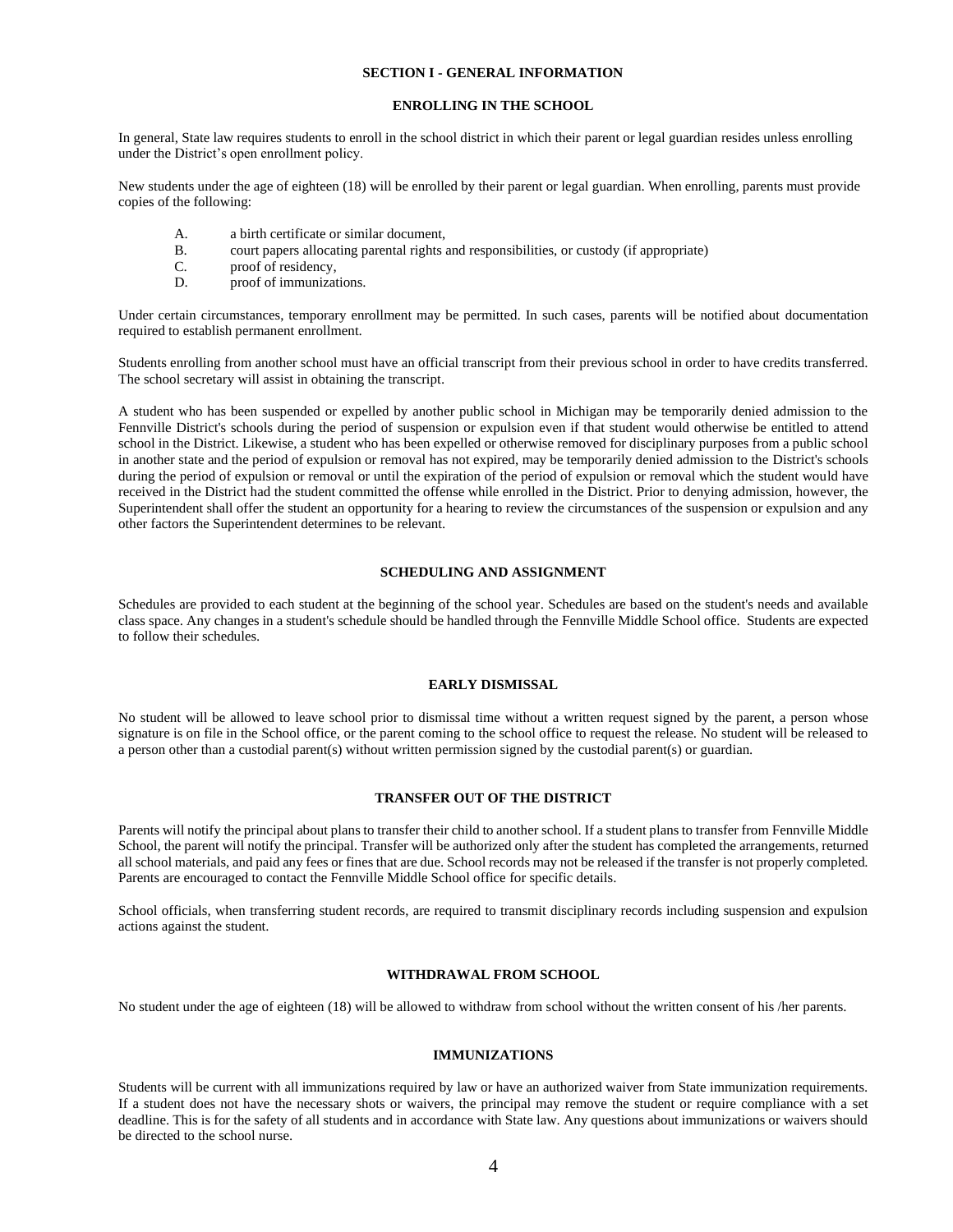## **EMERGENCY MEDICAL AUTHORIZATION**

The Board has established a policy that every student will have an Emergency Medical Authorization Form completed and signed by his/her parent in order to participate in any activity off school grounds. This includes field trips, spectator trips, athletic and other extracurricular activities, and co-curricular activities.

The Emergency Medical Authorization Form is provided at the time of enrollment and at the beginning of each year. Failure to return the completed form to the school will jeopardize a student's educational program.

### **MEDICATIONS**

The term medication shall include all medicines including those prescribed by a physician and any non-prescribed (over-the-counter) drugs, preparations, and/or remedies.

In those circumstances where a student will take prescribed medication during the school day, the following guidelines are to be observed:

- A Medication Administration Form (available in any school office, from the school nurse, or online) will be filed with the respective building principal and/or the school nurse before the student will be allowed to begin taking any medication during school hours.
- The medication will be in the original container appropriately labeled by the pharmacy.
- The administration of medication and/or medically-prescribed treatment to a student during school hours will be permitted at school by authorized and trained school staff when necessary for school attendance.
- Medication that is brought to the office and/or school nurse will be properly secured.
- Medication, and special equipment if needed, may be conveyed to school directly by the parent or transported by transportation personnel (bus driver) at parental request. This should be arranged in advance.
- Medication MAY NOT be sent to school in a student's lunch box, pocket or other means on or about his/her person.
- The parent/guardian will provide the school with a completed medication administration form every year and as changes in medication occur.
- Any unused medication unclaimed by the parent will be destroyed by school personnel when a prescription is no longer to be administered or at the end of a school year.
- The parents shall have sole responsibility to instruct their child to take the medication at the scheduled time, and the child has the responsibility for both presenting himself/herself on time and for taking the prescribed medication.
- A log for each prescribed medication shall be maintained which will note the personnel giving the medication, the date, and the time of day. This log will be maintained along with the medication administration form.

#### Asthma Inhalers and Epi-pens

Students, with appropriate written permission from the physician and parent, may possess and use a metered dose inhaler or epi-pen to alleviate asthmatic symptoms or an allergic reaction.

Any student who distributes a medication of any kind to another student or is found to possess a medication other than the one authorized is in violation of the school's Code of Conduct and will be disciplined in accordance with the drug-use provision of the Code.

#### **Non-prescribed (Over-the-Counter) Medications**

Parents may authorize the school to administer a non-prescribed medication using a form which is available at the school office.

If a student is found using or possessing a non-prescribed medication without parent authorization, s/he will be brought to the school office and the parents will be contacted for authorization. The medication will be confiscated until written authorization is received.

Any student who distributes a medication of any kind to another student or is found to possess a medication other than the one authorized is in violation of the school's Code of Conduct and will be disciplined in accordance with the drug-use provision of the code.

Before any prescribed medication or treatment may be administered to any student during school hours, the Board shall require the written prescription and instructions from the child's physician accompanied by the written authorization of the parent. Both must also authorize any self-medication by the student. Before any non-prescribed medication or treatment may be administered, the Board shall require the prior written consent of the parent along with a waiver of any liability of the District for the administration of the medication. The school nurse will receive a copy of the written approval from the physician and the parent/guardian.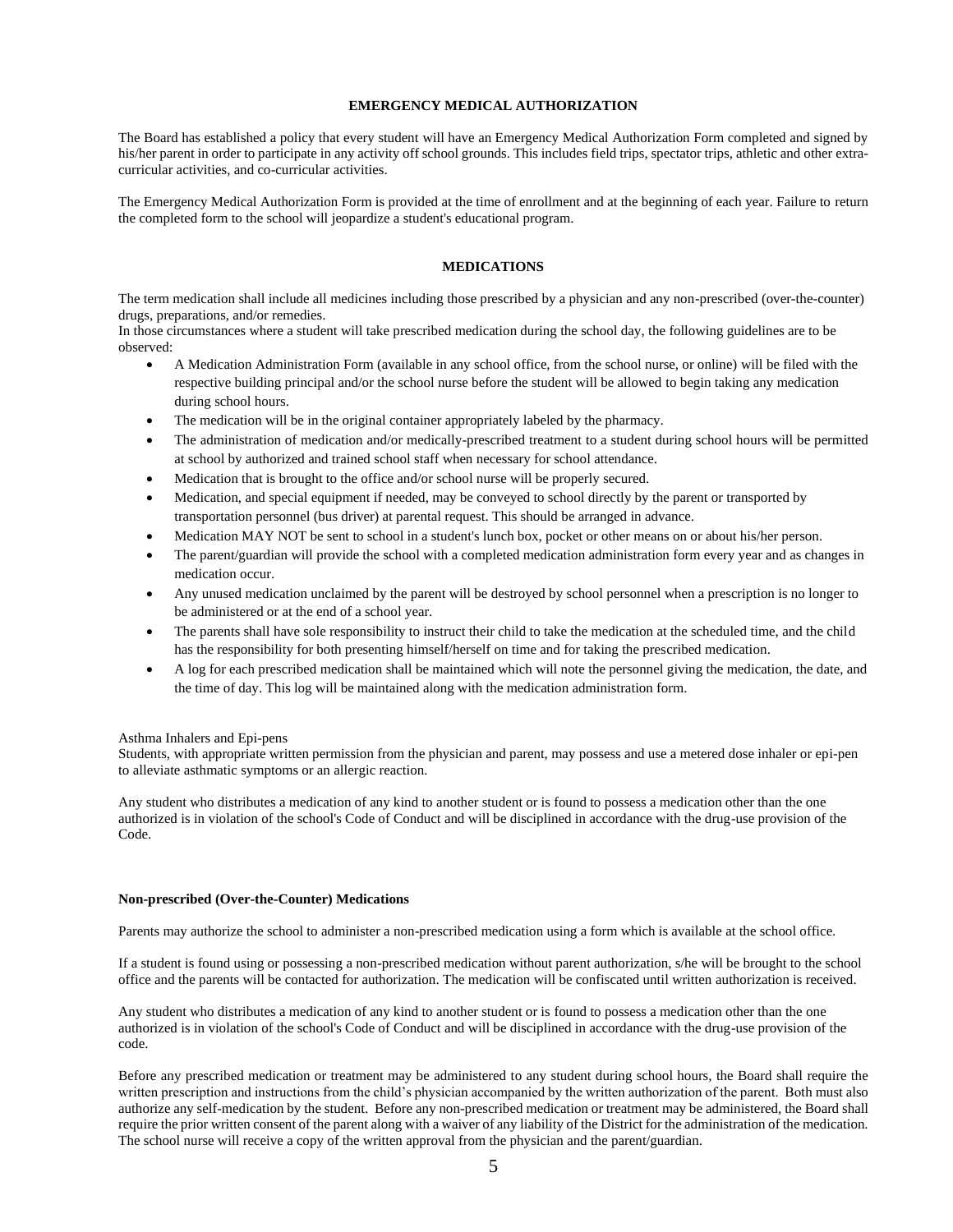#### **Head Lice**

Fennville Public Schools staff recognize that head lice are a common concern in school communities. Lice are not dangerous and do not transmit disease. The school nurse or trained school staff will notify parents of the student with identified lice or nits and recommend treatment that evening. In most circumstances, the student may remain in school until the end of the school day and may return to school the next day if they have received home treatment. A parent/guardian will accompany the student when returning to school. Periodic checks of the student's hair by designated school personnel will be done over the next few weeks to assure successful treatment.

#### **CONTROL OF CASUAL-CONTACT COMMUNICABLE DISEASES AND PESTS**

Because a school has a high concentration of people, it is necessary to take specific measures when the health or safety of the group is at risk. The school's professional staff has the authority to remove or isolate a student who has been ill or has been exposed to a communicable disease or highly-transient pest, such as lice.

Specific diseases include: diphtheria, scarlet fever, strep infections, whooping cough, mumps, measles, rubella, and other conditions indicated by the local and State Health Departments.

Any removal will only be for the contagious period as specified in the school's administrative guidelines.

#### **CONTROL OF NON-CASUAL CONTACT COMMUNICABLE DISEASES**

In the case of non-casual contact communicable diseases, the school still has the obligation to protect the safety of the staff and students. In these cases, the person in question will have his/her status reviewed by a panel of resource people, including the County Health Department, to ensure that the rights of the person affected and those in contact with that person are respected. The school will seek to keep students and staff persons in school unless there is definitive evidence to warrant exclusion.

Noncasual-contact communicable diseases include sexually transmitted diseases, AIDS (Acquired Immune Deficiency Syndrome), ARC-AIDS Related Complex (condition), HIV (Human-immunodeficiency), HAV, HBV, HCV (Hepatitis A, B, C); and other diseases that may be specified by the State Board of Health.

As required by Federal law, parents will be requested to have their child's blood checked for HIV, HBV, and other blood-borne pathogens when the child has bled at school and students or staff members have been exposed to the blood. Any testing is subject to laws protecting confidentiality.

## **INDIVIDUALS WITH DISABILITIES**

The American's with Disabilities Act (A.D.A.) and Section 504 of the Rehabilitation Act provide that no individual will be discriminated against on the basis of a disability. This protection applies not just to the student, but to all individuals who have access to the District's programs and facilities.

A student can access special education services through the proper evaluation procedures. Parent involvement in this procedure is important and required by Federal (IDEA) and State law. Contact the building principal 269 722-3555 to inquire about evaluation procedures and programs.

#### **LIMITED ENGLISH PROFICIENCY**

Limited proficiency in the English language should not be a barrier to equal participation in the instructional or extra-curricular programs of the District. It is, therefore, the policy of this District that those students identified as having limited English proficiency will be provided additional support and instruction to assist them in gaining English proficiency and in accessing the educational and extra-curricular program offered by the District. Parents should contact the building principal at 269 722-3555 to inquire about evaluation procedures and programs offered by the District.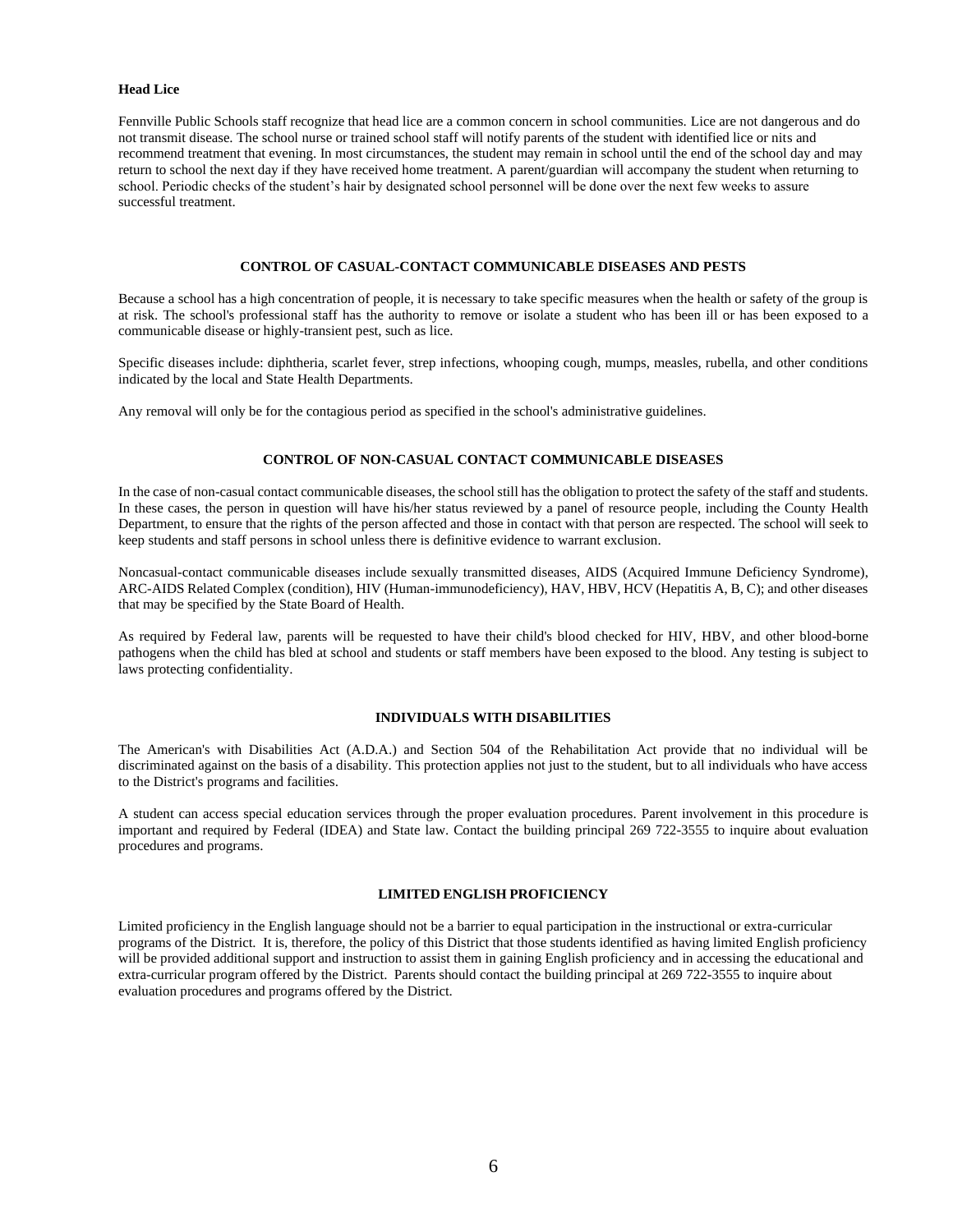## **STUDENT RECORDS**

The School District maintains many student records including both directory information and confidential information.

The Board designates as student "directory information":

- A. a student's name;
- B. address;
- C. telephone number

Directory information can be provided upon request to any individual, other than a for-profit organization, even without the written consent of a parent. Parents may refuse to allow the Board to disclose any or all of such "directory information" upon written notification to the Board. For further information about the items included within the category of directory information and instructions on how to prohibit its release you may wish to consult the Board's annual *Family Education Rights and Privacy Act* (FERPA) notice which can be found at the Superintendent's office.

Other than directory information, access to all other student records is protected by (FERPA) and Michigan law. Except in limited circumstances as specifically defined in State and Federal law, the School District is prohibited from releasing confidential education records to any outside individual or organization without the prior written consent of the parents, or the adult student, as well as those individuals who have matriculated and entered a post-secondary educational institution at any age.

Confidential records include test scores, psychological reports, behavior data, disciplinary records, and communications with family and outside service providers.

Students and parents have the right to review and receive copies of all educational records. Costs for copies of records may be charged to the parent. To review student records please provide a written notice identifying requested student records to the Middle School Principal. You will be given an appointment with the appropriate person to answer any questions and to review the requested student records.

Parents and adult students have the right to amend a student record when they believe that any of the information contained in the record is inaccurate, misleading or violates the student's privacy. A parent or adult student will request the amendment of a student record in writing and if the request is denied, the parent or adult student will be informed of their right to a hearing on the matter.

Individuals have a right to file a complaint with the United States Department of Education if they believe that the District has violated FERPA.

Consistent with the Protection of Pupils Rights Amendment (PPRA), no student shall be required, as a part of the school program or the District's curriculum, without prior written consent of the student (if an adult, or an emancipated minor) or, if any unemancipated minor, his/her parents, to submit to or participate in any survey, analysis, or evaluation that reveals information concerning:

- A. Political affiliations or beliefs of the student or his/her parents;
- B. Mental or psychological problems of the student or his/her family;
- C. Sex behavior or attitudes;
- D. Illegal, anti-social, self-incriminating or demeaning behavior;
- E. Critical appraisals of other individuals with whom respondents have close family relationships;
- F. Legally recognized privileged and analogous relationships, such as those of lawyers, physicians, and ministers;
- G. Religious practices, affiliations, or beliefs of the student or his/her parents; or

Consistent with the PPRA and Board policy, the Superintendent shall ensure that procedures are established whereby parents may inspect any materials used in conjunction with any such survey, analysis, or evaluation.

Further, parents have the right to inspect, upon request, a survey or evaluation created by a third party before the survey/evaluation is administered or distributed by the school to the student. The parent will have access to the survey/evaluation within a reasonable period of time after the request is received by the building principal.

The Superintendent will provide notice directly to parents of students enrolled in the District of the substantive content of this policy at least annually at the beginning of the school year, and within a reasonable period of time after any substantive change in this policy. In addition, the Superintendent is directed to notify parents of students in the District, at least annually at the beginning of the school year, of the specific or approximate dates during the school year when the following activities are scheduled or expected to be scheduled: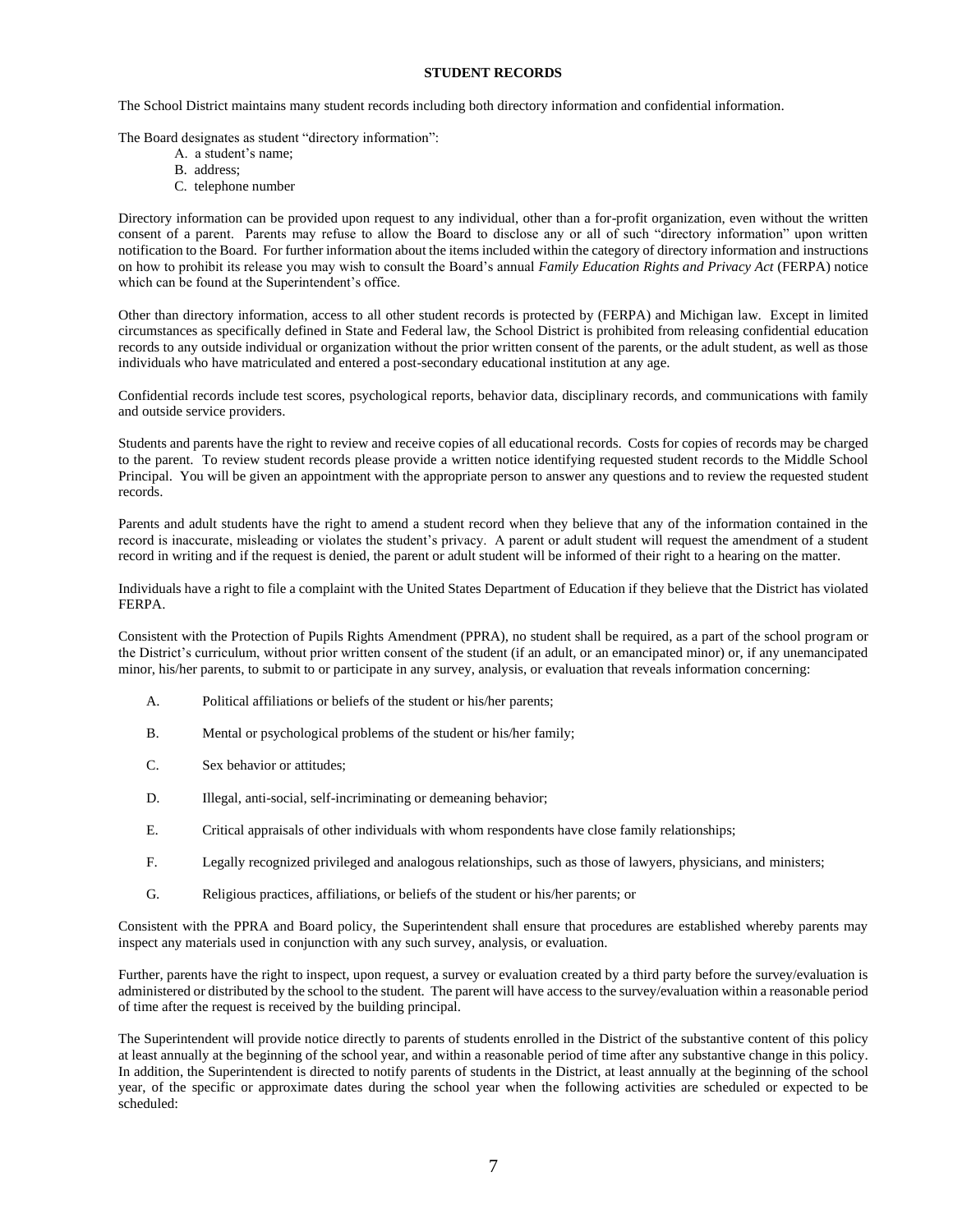- A. activities involving the collection, disclosure, or use of personal information collected from students for the purpose of marketing or for selling that information or otherwise providing that information to others for that purpose); and
- B. the administration of any survey by a third party that contains one or more of the items described in A through H above.

The Family Policy Compliance Office in the U.S. Department of Education administers both FERPA and PPRA. Parents and/or eligible students who believe their rights have been violated may file a complaint with:

> Family Policy Compliance Office U.S. Department of Education 400 Maryland Avenue, SW Washington, D.C. 202-4605 [www.ed.gov/offices/OM/fpco](http://www.ed.gov/offices/OM/fpco)

#### **STUDENT FUND-RAISING**

Students participating in school-sponsored groups and activities will be allowed to solicit funds from other students, staff members, and members of the community in accordance with school guidelines. The following general rules will apply to all fund-raisers.

- 1. Students involved in the fund-raiser will not interfere with students participating in other activities when soliciting funds.
- 2. Students may not participate in a fund-raising activity for a group in which they are not members without the approval of the student's counselor.
- 3. Students may not participate in fund-raising activities off school property without proper supervision by approved staff or other adults.
- 4. Students who engage in fund raisers that require them to exert themselves physically beyond their normal pattern of activity, such as "runs for…", will be monitored by a staff member in order to prevent a student form over-extending himself/herself to the point of potential harm.
- 5. Students may not participate in a fund-raising activity conducted by a parent group, booster club, or community organization on school property without the approval of the Principal.

#### **STUDENT VALUABLES**

Students are encouraged not to bring items of value to school. Items such as jewelry, expensive clothing, electronic equipment (cell phone, I-Pods, PSP's, etc.), and the like, are tempting targets for theft and extortion. The school cannot be responsible for their safekeeping and will not be liable for loss or damage to personal valuables.

#### **MEAL SERVICE**

The school participates in the National School Lunch Program and provides breakfast and lunch for free to all students. Ala carte items are also available. Students may also bring their own lunch to school to be eaten in the school's cafeteria. No student shall be allowed to leave school premises during the lunch period without specific written permission granted by the principal. In order to keep the building clean, food served for breakfast and lunch will be eaten in the cafeteria. Each student is expected to throw away his/her trash and return trays to the cafeteria window.

Applications for the school's Free and Reduced-Priced Meal program are distributed to all students. If a student does not receive one and believes that she/he is eligible, please contact the middle school office.

## **REVIEW OF INSTRUCTIONAL MATERIALS AND ACTIVITIES**

Parents have the right to review any instructional materials being used in the school. They' also may observe instruction in any class, particularly those dealing with instruction in health and sex education. Any parent who wishes to review materials or observe instruction will contact the principal prior to coming to the School. Parents' rights to review teaching materials, and instructional activities are subject to reasonable restrictions and limits.

### **FIRE, TORNADO, EMERGENCY RESPONSE and LOCKDOWN DRILLS**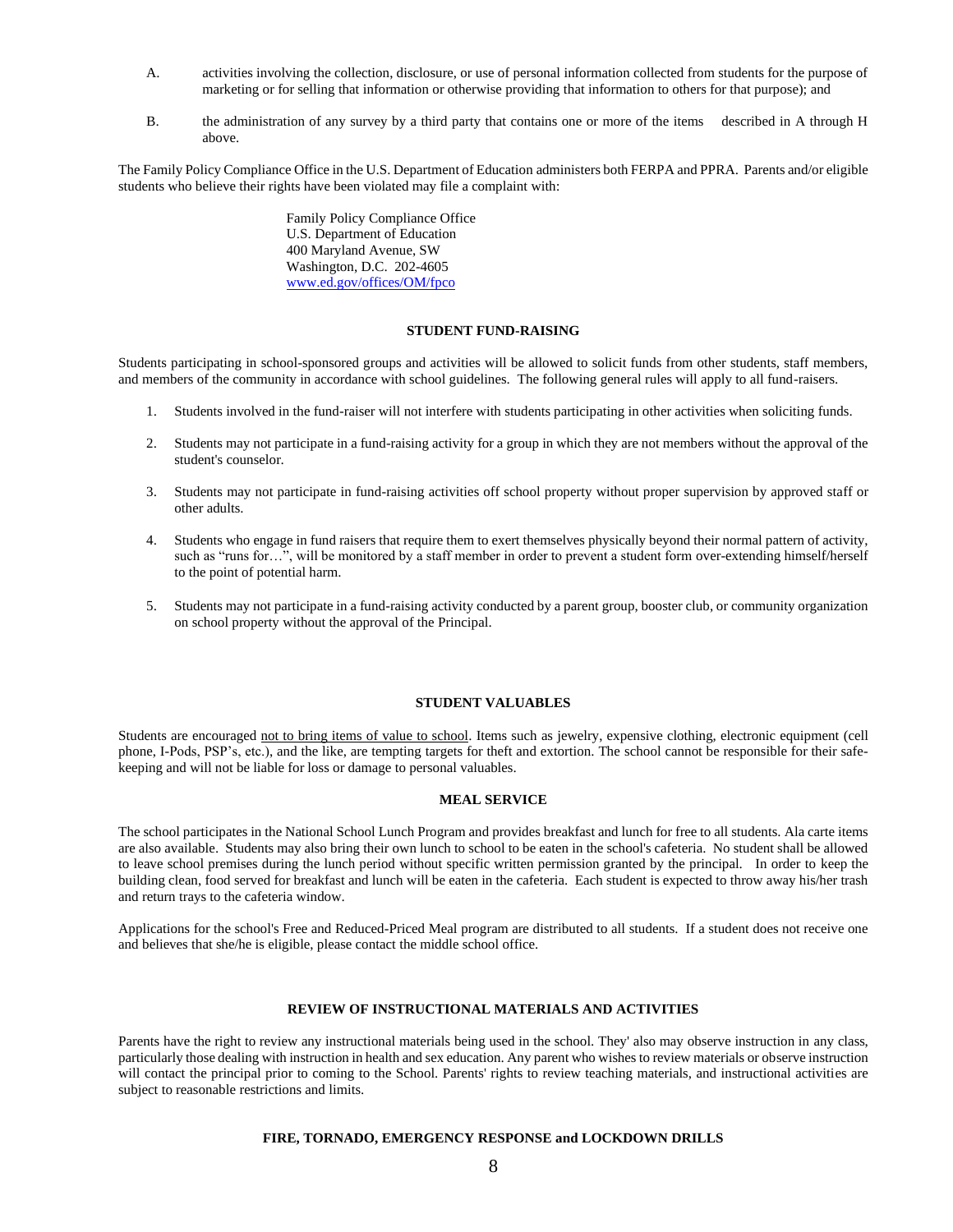The school complies with all fire safety laws and will conduct fire drills in accordance with State law. Specific instructions on how to proceed will be provided to students by their teachers who will be responsible for safe, prompt, and orderly evacuation of the building.

Tornado drills will be conducted during the tornado season using the procedures provided by the state. Emergency Response drills will be conducted according to State of Michigan requirements. Two lockdown drills will be conducted annually.

## **EMERGENCY CLOSINGS AND DELAYS**

If the school will be closed or the opening delayed because of inclement weather or other conditions, the school will notify the following radio and television stations:

| WMMT-TV CH. 3 | WZZM-TV CH. 13 | WHTC | <b>WOXC</b> |
|---------------|----------------|------|-------------|
| WOOD-TV CH. 8 | WXMI-TV CH. 17 | WKZO | WKMI/WKFR   |

In addition parents will be notified by the School Messenger Alert System. It is the responsibility of the parent to make sure the school has the most current phone number for this alert. Parents and students are responsible for knowing about emergency closings and delays.

#### **PREPAREDNESS FOR TOXIC AND ASBESTOS HAZARDS**

The School is concerned for the safety of students and attempts to comply with all Federal and State Laws and Regulations to protect students from hazards that may result from industrial accidents beyond the control of school officials or from the presence of asbestos materials used in previous construction. A copy of the School District's *Preparedness for Toxic Hazard and Asbestos Hazard Policy* and asbestos management plan will be made available for inspection at the Board offices upon request.

#### **VISITORS**

Parents are welcome to visit the school. Student visitors will not be allowed. In order to properly monitor the safety of students and staff, each visitor will report to the office upon entering the school to obtain a pass. Any visitor found in the building without a pass shall be reported to the principal. If a person wishes to confer with a member of the staff, she/he should call for an appointment prior to coming to the school in order to schedule a mutually convenient time.

### **USE OF THE LIBRARY**

The library is available to students throughout the school day. Passes may be obtained from a student's teacher. Books on the shelves may be checked out for a period of two weeks.

## **USE OF SCHOOL EQUIPMENT AND FACILITIES**

Students will receive the permission of the teacher before using any equipment or materials in the classroom and the permission of the Principal to use any other school equipment or facility. Students will be held responsible for the proper use and protection of any equipment or facility they are permitted to use.

#### **LOST AND FOUND**

The lost and found area is in the Fennville Middle School Office. Students who have lost items should check there and may retrieve their items if they give a proper description. Unclaimed items will be given to charity at the close of the school year.

## **STUDENT SALES**

No student is permitted to sell any item or service in school without the approval of the Principal. Violation of this may lead to disciplinary action.

#### **USE OF TELEPHONES**

There is a telephone in the office that may be used for personal calls. Students will be allowed to use the office telephone when needed during an appropriate time during the school day if the reason is deemed appropriate by office personnel.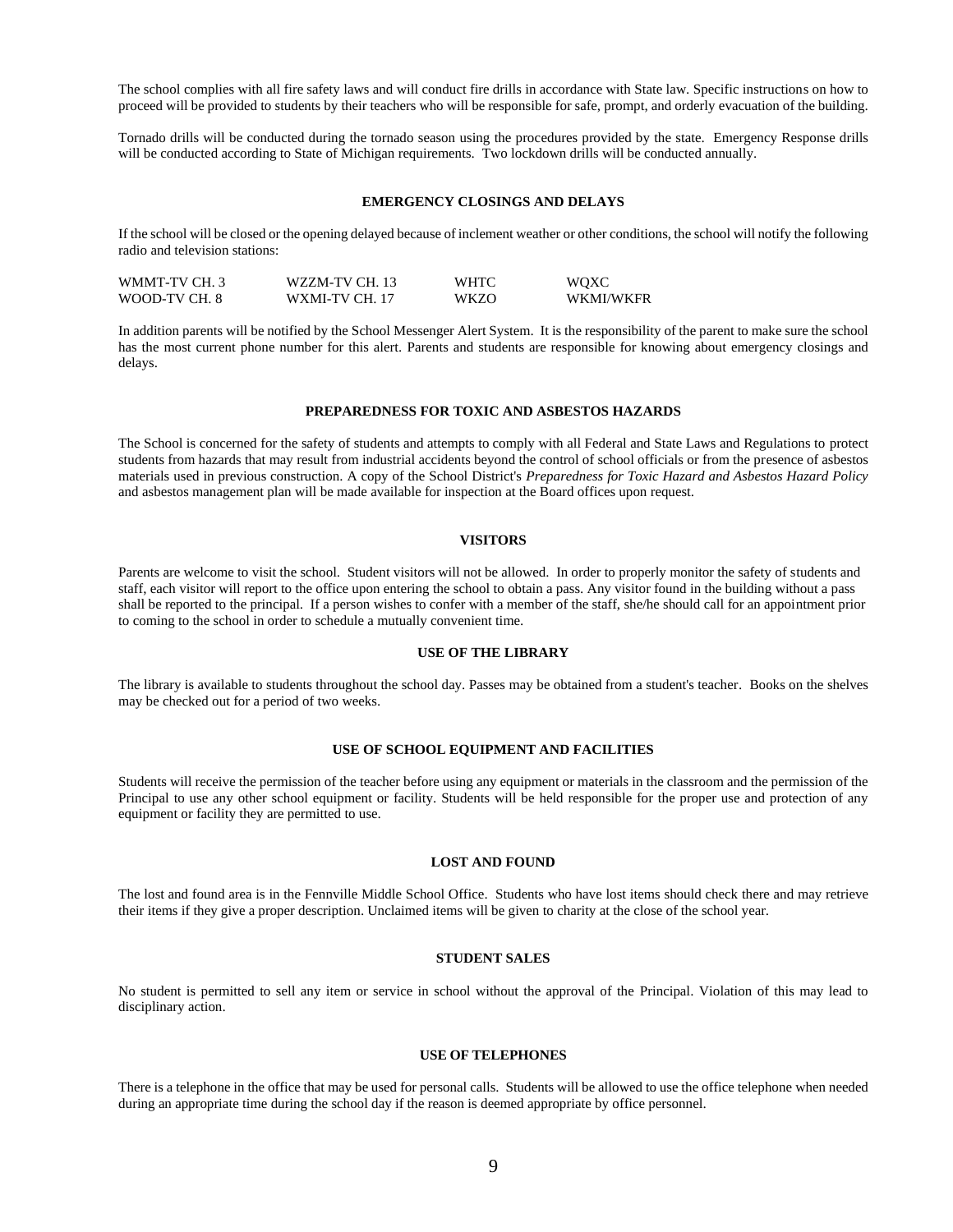## **ADVERTISING OUTSIDE ACTIVITIES**

Students may not post announcements or advertisements for outside activities without receiving prior approval from the principal. The principal will try to respond to requests for approval within twenty-four (24) hours of their receipt. The school has bulletin boards located in the halls which may be used for posting notices after receiving permission from the principal.

#### **SECTION II - ACADEMICS**

### **COURSE OFFERINGS**

A list of courses offered is available in the Middle School Office.

#### **FIELD TRIPS**

Field trips are academic activities that are held off school grounds. There are also other trips that are part of the school's co-curricular and extra-curricular program. No student may participate in any school-sponsored trip without parental consent.

School rules apply to all field trips.

#### **PBIS/S.O.A.R.**

To align behavioral expectations and bridge the gap between the elementary, middle, and high school buildings, FMS has adopted the Positive Behavioral Interventions and Systems (P.B.I.S.). PBIS is an evidence based framework for improving and integrating data, systems and practices to improve the overall student behavior.

FMS has adopted the acronym S.O.A.R. (Supportive, Outstanding, Accountable and Respectful). Everyone in the school should aim to exhibit these traits in all areas of the school. When students exhibit a positive desired behavior, staff will reward students with a Hawks SOAR ticket. Tickets should be turned in to the office for monthly popcorn and the chance for a bigger prize. Together as a school community we look forward to continuing to make Fennville Middle School a great place for students to learn and for teachers to teach. Thank you for your continued support and for your help in making FMS SOAR to new heights!

#### **GRADES**

Fennville Middle School has implemented a Standards Based Grading (SBG) policy. The purpose of SBG is to focus on capturing the degree a student understands and masters a standard or concept. In general, students are evaluated on a rubric to indicate the level of proficiency. Each child's goal is to be grade level proficient on each essential standard. The school uses the following rubric for determining understanding:

- 0 Incomplete: demonstrates no understanding
- 1 Limited: demonstrates partial understanding
- 1.5 Student knows some of the easier parts
- 2 Progressing: demonstrates basic understanding
- 2.5 Student knows the easy parts and some of the harder parts
- 3 Proficient: demonstrates grade level understanding
- 3.5 Student can make connections but still makes some mistakes
- 4 Exceeds Standard: demonstrates deep understanding

#### **GRADING PERIODS**

Students shall receive a report card at the end of each nine week period indicating their grades for each course of study for that portion of the academic term.

**POWERSCHOOL INTERNET VIEWER**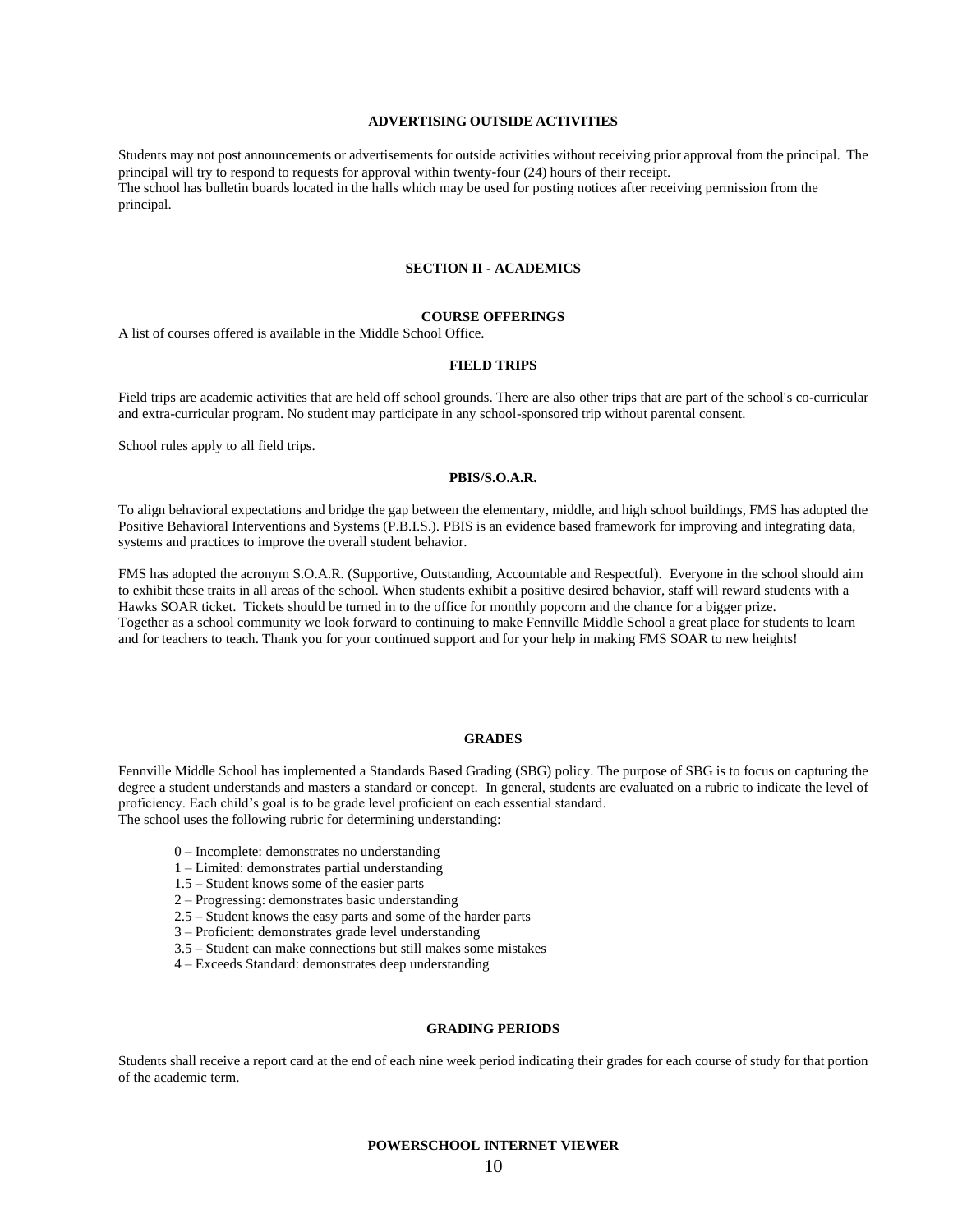Parents and students will receive a username and password enabling each to login to the PowerSchool Internet Viewer to see the assignments and grades recorded for each class up to that point. PIV can be an excellent tool for monitoring a student's progress in each class. Please contact the appropriate teacher with questions about a grade or progress report.

#### **PROMOTION, PLACEMENT, AND RETENTION**

Promotion to the next grade is based on the following criteria:

- 1. Proficiency on academic standards
- 2. Potential for success at the next level<br>3. Emotional, physical, and/ or social man
- Emotional, physical, and/ or social maturity

## **COMPUTER TECHNOLOGY AND NETWORKS**

Before any student may take advantage of the School's computer network and the internet, s/he and his/her parents will sign an agreement which defines the conditions under which the student may participate. Failure to abide by all of the terms of the agreement may lead to termination of the student's computer account and possible disciplinary action as outlined in the Student Code of Conduct or referral to law enforcement authorities.

Copies of the School District's Student Network and Internet Acceptable Use and Safety Policy and the requisite student and parent agreement will be distributed at school during the first week of classes. **(See** *Student Network and Internet Acceptable Use and Safety Policy)*

## **STUDENT ASSESSMENT**

To measure student progress, students will be tested in accordance with State standards and District policy.

Unless exempted, each student will be expected to pass the appropriate MSTEP test. Additionally,  $8<sup>th</sup>$  graders will participate in the state designated PSAT test.

Additional group tests, including the MAP test, which is given three (3) times a year (Fall, Winter, Spring), are given to students to monitor progress and determine educational mastery levels. These tests are used to help the staff determine instructional needs. Classroom assessments will be used to monitor student progress and assign grades. These are selected or prepared by teachers to assess how well the students have achieved academic standards.

Vocational and interest surveys may be given to identify particular areas of student interest or talent. These are often given by the guidance staff.

If necessary, intelligence tests, speech and language evaluations, individually administered achievement tests, and other special testing services are available to students needing these services.

Students will not be required, as part of the school program or District curriculum, to submit to or participate in any survey, analysis, or evaluation that reveals information of a personal nature in accordance with Board policy and Federal guidelines.

Depending on the type of testing and specific information requested, parent (or student) consent may need to be obtained Fennville Middle School will not violate the rights of consent and privacy of a student participating in any form of evaluation.

## **SECTION III - STUDENT ACTIVITIES**

#### **SCHOOL-SPONSORED CLUBS AND ACTIVITIES**

Fennville Middle School provides students the opportunity to broaden their learning through curricular-related activities. A curricularrelated activity may be for credit, required for a particular course, and/or contain school subject matter.

The Board authorizes many student groups that are sponsored by a staff member. Authorized groups include: Art Club, Ski Club, Student Council, Drama Club, Quiz Bowl, Mathlete, and others as determined by staff.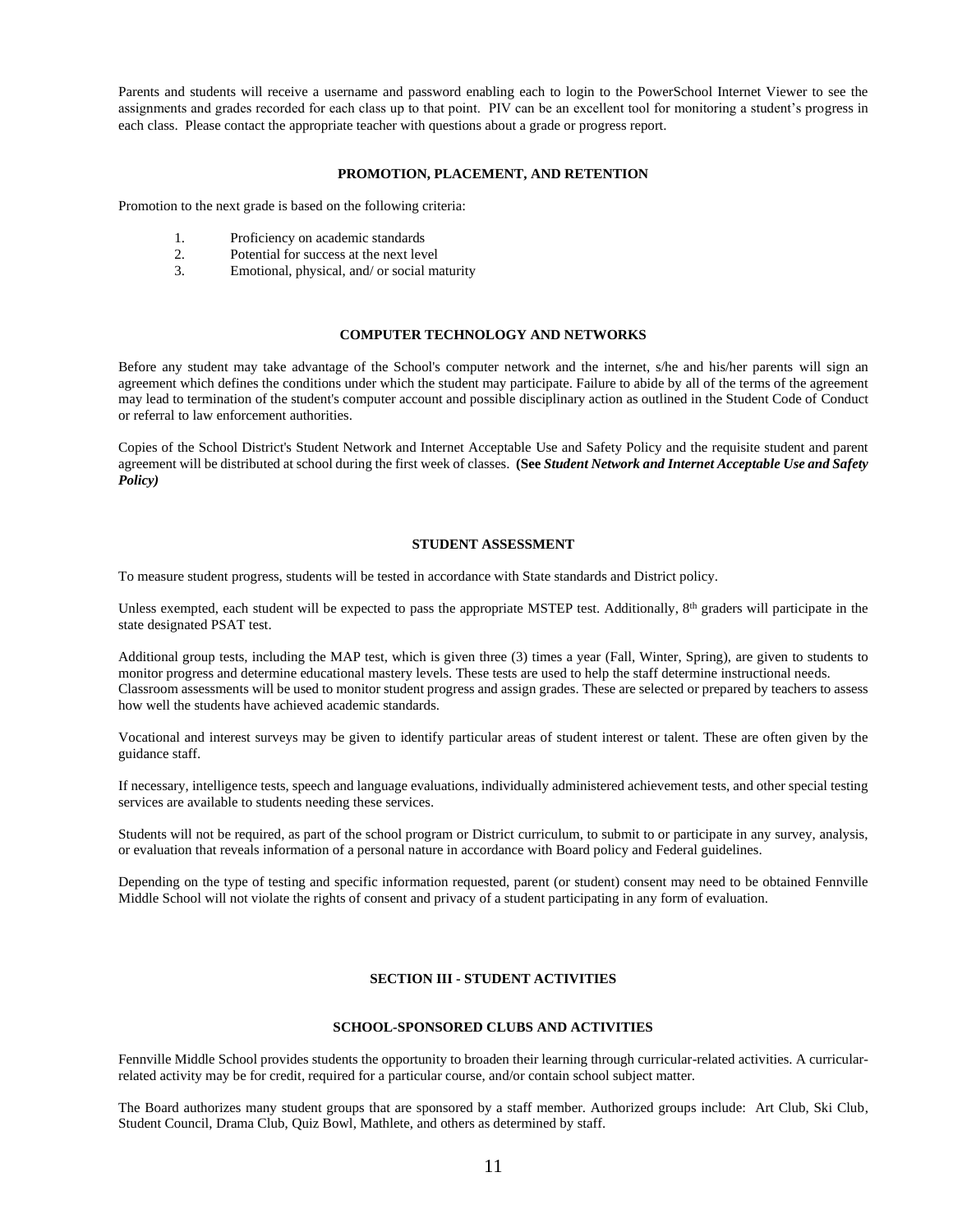Extra-curricular activities do not reflect the school curriculum but are made available to students to allow them to pursue additional worthwhile activities such as recreational sports. All students are permitted to participate in the activities of their choosing, as long as they meet the eligibility requirements.

## **NON-SCHOOL SPONSORED CLUBS AND ACTIVITIES**

Non-school sponsored student groups organized for religious, political, or philosophical reasons may meet during non-instructional hours. The application for permission can be obtained from the principal. The applicant will verify that the activity is being initiated by students, that attendance is voluntary, that no school staff person is actively involved in the event, that the event will not interfere with school activities and that non-school persons do not play a regular role in the event. All school rules will still apply regarding behavior and equal opportunity to participate.

No non-district sponsored organization may use the name of the school or school mascot.

#### **ATHLETICS**

Fennville Middle School provides a variety of athletic activities in which students may participate providing they meet any eligibility requirements that may apply. The following is a list of activities currently being offered: 6<sup>th</sup> grade rocket football; 6<sup>th</sup> grade cheerleading; 6<sup>th</sup> grade Saturday basketball; 6<sup>th</sup> grade wrestling; 6<sup>th</sup> grade cross country; 7<sup>th</sup> and 8<sup>th</sup> boys' and girls' basketball, girls' cheerleading, girls' volleyball, boys' football, girls' and boys' wrestling, girls' and boys' track, girls' and boys' cross-country and girls' and boys' soccer. For further information, contact the high school Athletic Director, at 269 722-3440.

Athletic eligibility is based on middle school citizenship scores. Students are expected to display Respect, Responsibility and Safety throughout the school day. This carries over into sports as the student athlete represents Fennville Schools and should display these traits in competition as well. Questions regarding eligibility should be directed to Mr. Dusek at 269 722-3535

## **SECTION IV - STUDENT CONDUCT**

## **ATTENDANCE**

#### **School Attendance Policy**

It is imperative that students be in attendance each school day in order not to miss a significant portion of their education. Much learning results from active participation in classroom and other school activities which cannot be replaced by individual study.

#### **Absence Definition:**

An absence is when a student is not present in their assigned school location without permission beyond the ten (10) minute tardy limit. An unexcused absence is when no written or verbal excused has been provided and approved by the office.

## **Strive for less than five!**

Students missing 10% or more of school days due to absences for any reason has shown a decrease in learning and proficiency. We encourage all students to strive to miss less than 5 days of school each year.

## **Truancy**

Unexcused absence from school (truancy) is not acceptable. To be considered truant a child must willfully and repeatedly absents himself or herself from school. Fennville Middle School works in conjunction with the Allegan County Truancy Office to encourage good attendance. Students receiving a total of ten or more unexcused absences will be considered truant. At that time, the truancy officer will be contacted to provide further assistance and may meet with the student.

#### **Excused Absences**

Students may be excused from school for one or more of the following reasons and will be provided an opportunity to make-up missed school work and/or tests:

- 1. illness
- 2. recovery from accident
- 3. required court attendance
- 4. professional appointments
- 5. death in the immediate family
- 6. observation or celebration of a bona fide religious holiday and/or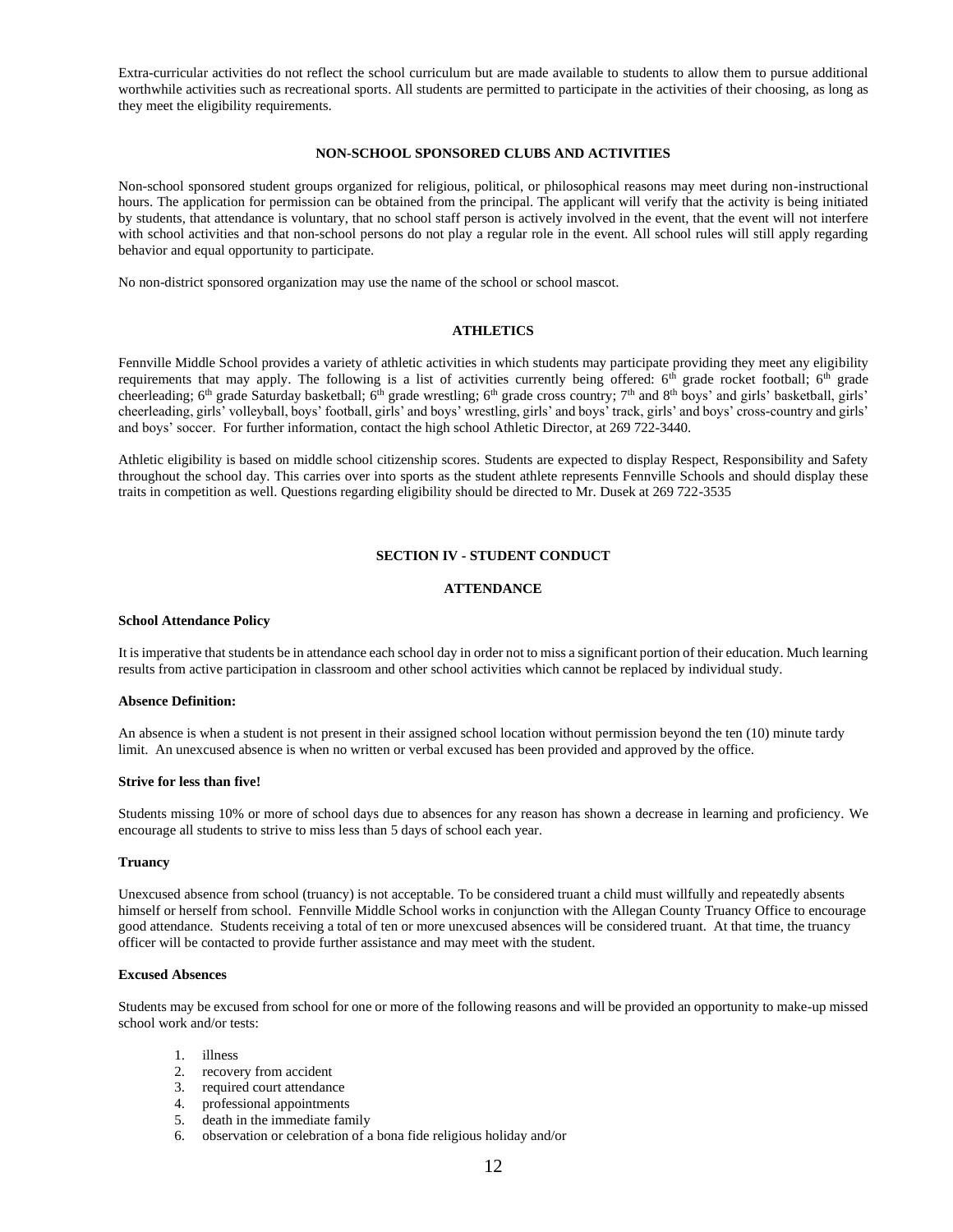7. such other good cause as may be acceptable to the Superintendent

Students with health conditions that cause repeated absences are to provide the school office with an explanation of the condition from a registered physician.

Parents will provide an explanation for their child's absence by no later than 10 a.m. on the day of the absence or by sending a note the following day. They are to call at 269 722-3550 and explain the reason for the absence. If the absence can be foreseen and the "good cause" is approved by the principal, the parent should arrange to discuss the matter as many days as possible before the absence will occur so that arrangements can be made to assist the student in making up the missed school work.

Students who are excusably absent for more than 4 days in a grading period, regardless of the reasons, will be considered "frequently absent". If there is a pattern of frequent absence for "illness", the parents will be required to provide a statement from a physician describing the health condition that is causing the frequent illness and the treatment that is being provided to rectify the condition.

During the next grading period, a "frequently-absent" student will be placed on "attendance watch" to monitor whether or not the pattern continues. If it continues, the student may be denied the opportunity to participate in non-curricular school activities and events.

#### **Suspension from School**

A suspended student will be responsible for making up school work lost due to suspension. It is recommended that a student complete missed assignments during the suspension and turn them in to the teacher upon his/her return from school. Assignments may be obtained from the office by

2 PM on the first day of a suspension. Make up of missed tests may be scheduled when the student returns to school.

The student will be given credit for properly-completed assignments and a grade on any made-up tests.

In accordance with the Allegan County Truancy Program, absence from school due to suspension shall be considered an unexcused absence in the event of a truancy proceeding.

#### **Unexcused Absences**

Any student who is absent from school for all or any part of the day without a legitimate excuse shall be considered truant and the student and his/her parents shall be subject to the truancy laws of the State.

#### **Notification of Absence**

If a student is going to be absent, the parents will contact the school (561-7341) by 10 AM, and provide an explanation. If prior contact is not possible, the parents should provide a written excuse as soon as possible. When no excuse is provided, the absence will be unexcused and the student will be considered truant. If the absence of a student appears to be questionable or excessive, the school staff will try to help parents improve their child's attendance.

An excused absence allows the student to make up all possible work. It is the responsibility of the student to obtain missed assignments. It is possible that certain kinds of school work such as labs or skill-practice sessions cannot be made up.

The skipping of classes or any part of the school day is considered an unexcused absence. Disciplinary action will follow.

#### **Tardiness**

Each student is expected to be in his/her assigned location throughout the school day. If a student is late in arriving at school, s/he is to report to the school office before proceeding to his/her first assigned location. Any student who is more than ten minutes late will be considered absent from that class. Because tardies are disruptive to the learning environment they will be treated the same as other minor behavior infractions.

#### *This tardy procedure is per quarter.*

#### **Vacations During the School Year**

Parents are encouraged not to take their child out of school for vacations. When a family vacation must be scheduled during the school year, the parents will discuss the matter with the principal and the student's teacher(s) to make necessary arrangements. It may be possible for the student to receive certain assignments that are to be completed during the trip.

#### **Make-up of Tests and Other School Work**

Students who are excusably absent from school or who have been suspended shall be given the opportunity to make-up work that has been missed. The student will contact the school as soon as possible to obtain assignments.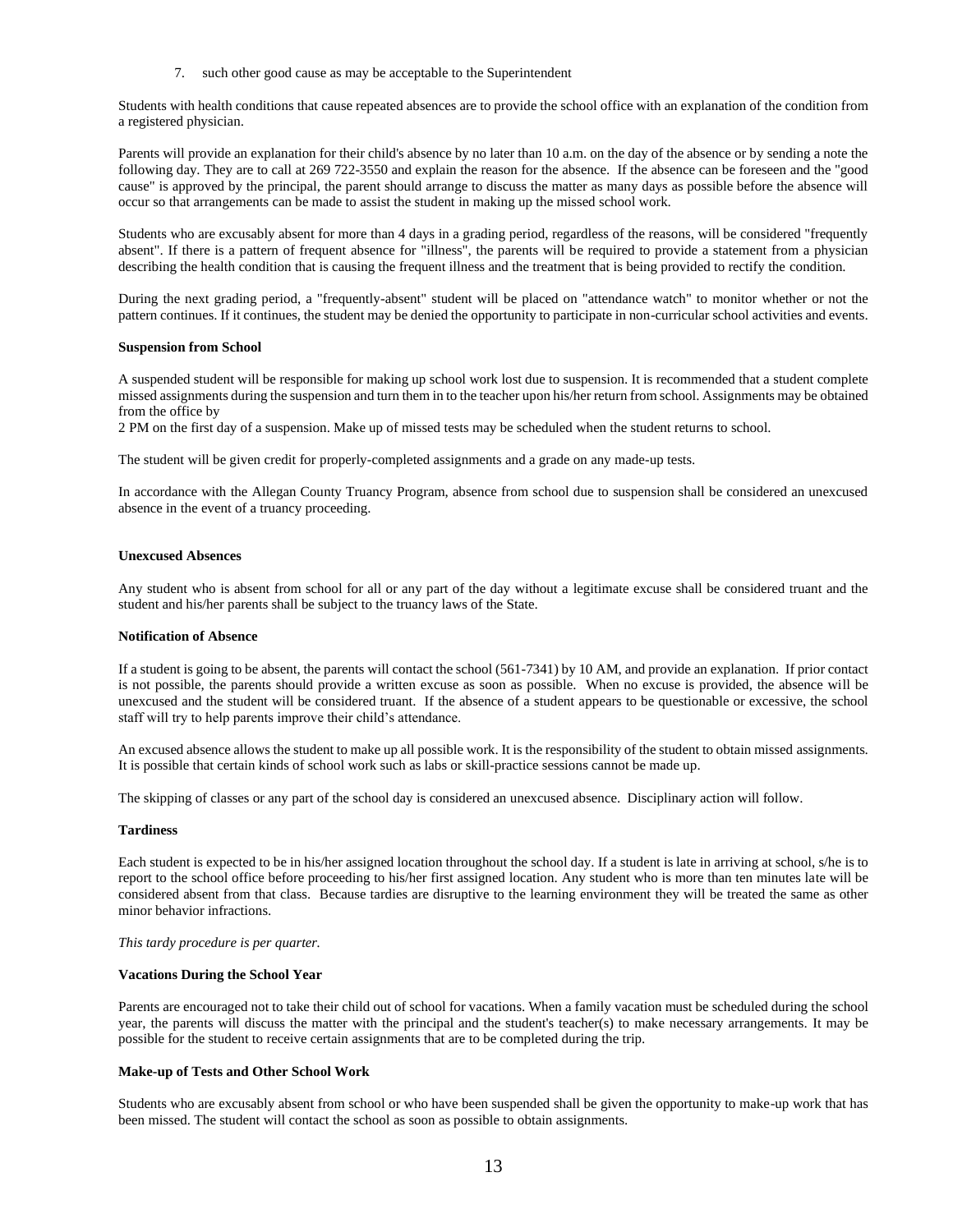Make-up work due to suspension should be completed by the time the student returns to school.

Students will be given the number of days of excused absence within which to make-up work. If a student misses a teacher's test due to an excused absence, s/he may make arrangements with the teacher to make-up the test.

#### **STUDENT ATTENDANCE AT SCHOOL EVENTS**

The school encourages students to attend as many school events held after school as possible, without interfering with their school work and home activities. Enthusiastic spectators help to build school spirit and encourage those students who are participating in the event.

However, in order to ensure that students attending evening events as non-participants are properly safe-guarded, it is strongly advised that students be accompanied by a parent or adult chaperone when they attend the event. The School will not be able to supervise unaccompanied students nor will it be responsible for students who arrive without an adult chaperone.

The school will continue to provide adequate supervision for all students who are participants in a school activity. Students will comply with the Code of Conduct at school events, regardless of the location.

#### **CODE OF CONDUCT**

It is the responsibility of Fennville Public Schools to provide a safe and orderly environment for students and staff that is conducive to the learning process. Student behaviors disruptive to the learning environment may require disciplinary action. This discipline policy is intended to deal with those

behaviors that cause disruption to the educational process, or which pose a threat to the safety and security of students, staff, parents, school, and property. Discipline is within the sound discretion of the School's staff and administration. Due process ensures that disciplinary action is imposed only after review of the facts and/or special circumstances of the situation.

This Discipline Code is applicable as follows:

-During the school day- this includes the bus ride to and from school

-At all school-sponsored activities and trips

-At all athletic contests and practices

-At student dances and activities

-To all district property

Teachers are authorized to immediately remove and suspend a student from a

class, subject, or activity when the student engages in conduct prohibited by law, Board of Education policy or the school's code of conduct. The student will not return to class on the day of suspension except by mutual agreement of the

teacher and administrator. It should also be noted that some offenses may

warrant immediate referral to the Board of Education for expulsion. This handbook does not claim to contain every rule or policy of the school. Rules, policies, procedures, and/or activities are subject to change during this school year, with sufficient notification to students.

## **Expected Behaviors**

Each student shall be expected to:

Abide by national, state and local laws as well as the rules of the school; Respect the civil rights of others; Act courteously to adults and fellow students; Be prompt to school and attentive in class Work cooperatively with others when involved in accomplishing a common goal, regardless of the others ability, gender, race, religion, height, weight, disability or ethnic background; Complete assigned tasks on time and as directed Help maintain a school environment that is safe, friendly and productive; Act at all times in a manner that reflects pride in self, family and in the school

#### **Dress and Grooming**

While fashion changes, the reason for being in school does not. Students are in school to learn. Any fashion (dress, accessory, or hairstyle) that disrupts the educational process or presents a safety risk will not be permitted. Personal expression is permitted within these general guidelines.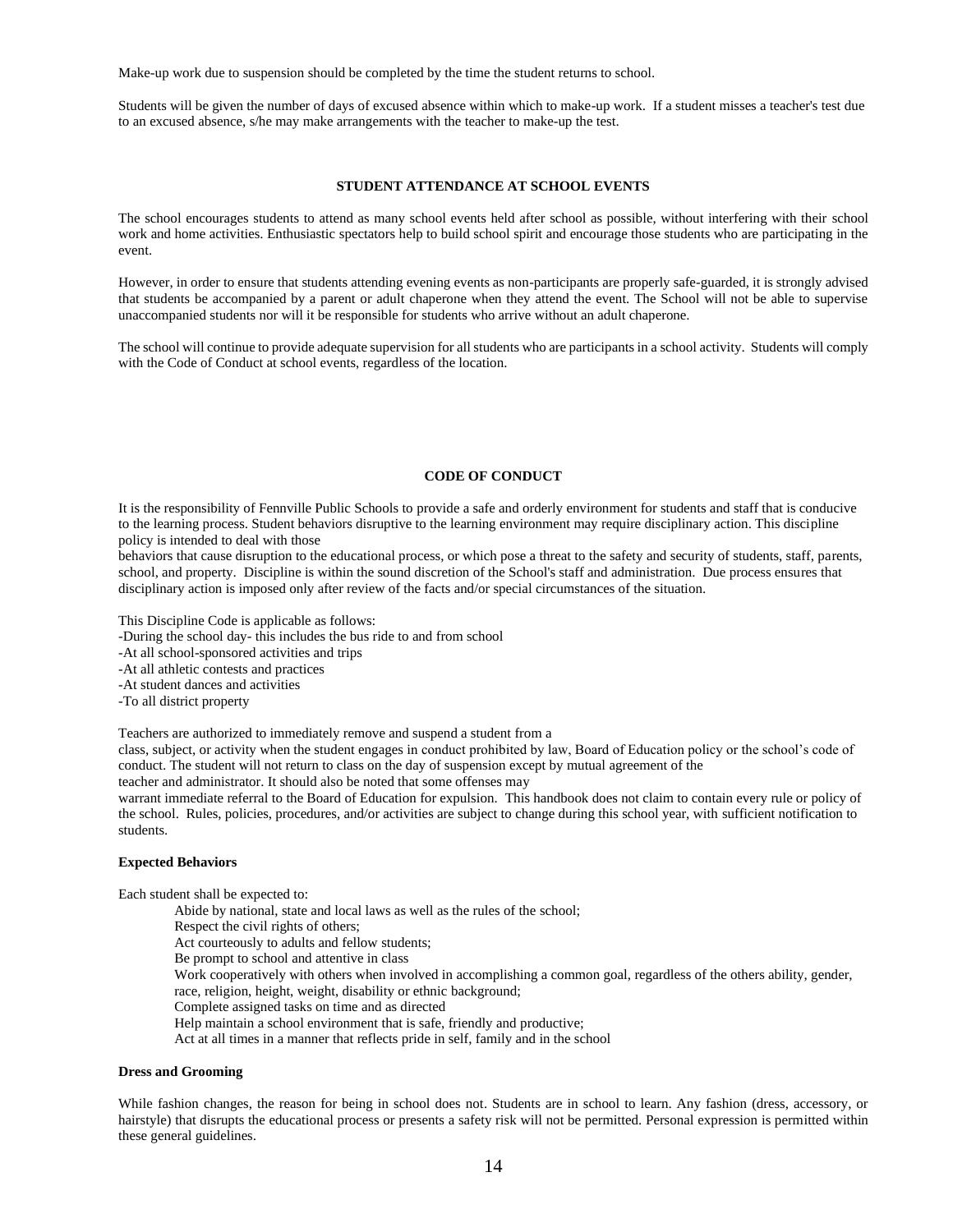Students should consider the following questions when dressing for school:

Does my clothing expose too much? (no). Does my clothing advertise something that is prohibited to minors? (no) Are there obscene, profane, drug-related, gang-related, or inflammatory messages on my clothing? (no) Would I interview for a job in this outfit? (yes). Am I dressed appropriately for the weather? (yes) Do I feel comfortable with my appearance? (yes)

If a student has selected a manner of appearance that is beyond mere freedom of expression and disrupts the educational process or presents risk to them or others, they may be removed from the educational setting. They will then have two options: change their clothing in question or go home.

The following expectations will be met:

1. A student's top will have shoulder straps that are at least three fingers in width.

2. A student's top will be long enough to consistently cover the student's mid-section

3. When weather is appropriate for shorts, the length of the shorts will be past the student's finger tips when his or her arms are extended straight down.

4. Pants may not contain holes in the outer garment that reveal skin or undergarments above fingertip length.

5. Shirts may not reveal any cleavage and pants may not expose any part of a student's bottom.

6. Clothing items may not advertise any alcohol or tobacco products, and they may not contain any profanity or sexually suggestive messages.

7. Hats, bandanas, and head bands will be removed when school begins. They may be worn again after the conclusion of the school day.

Failure to follow the above guidelines will result in the student being sent to the office and arrangements will be made for the student to change into acceptable clothes.

## **Care of Property**

Students are responsible for the care of their own personal property. The school will not be responsible for personal property. Valuables such as jewelry, cell phones or irreplaceable items should not be brought to school. The school may confiscate such items and return them to the student's parent.

Damage to or loss of school equipment and facilities wastes taxpayers' money and undermines the school program. Therefore, if a student does damage to or loses school property, the student or his/her parents will be required to pay for the replacement of damage. A If the damage or loss was intentional, the student will also be subject to discipline according to the discipline code.

#### **Discipline Related to Specific Misbehaviors/Infractions**

The items listed below are the most common major violations of school discipline. This list is not intended, nor is it possible for any list, to be all inclusive. Additional violations may result in disciplinary action and violations of a more serious nature will result in more severe action. Consequences will be administered as deemed appropriate to the specific offense. Repeated violations will also result in more severe disciplinary actions. Due process ensures that disciplinary action is imposed only after review of the facts and/or special circumstances of the situation**.**

#### **MAJOR OFFENSES -- CLASS ONE**

Class One offenses are considered to be the most serious infractions. These infractions will result in an Out-of-School Suspension for up to ten (10) days and/or a recommendation for expulsion. Disciplinary action regarding Class One offenses includes the notification of law enforcement as required by law and/or as appropriate. Action may also include placement on probation for a minimum of sixty days and loss of the privilege to be involved in or attend extra-curricular activities during the probationary period. **State law requires expulsion for the use or possession of weapons.** 

These infractions include, but are not limited to:

-Assault or threats made to students or staff

-Being under the influence of, use, possession, or sale of alcohol, controlled substances, inhalants, substances purported to be illegal drugs or purported to have the effects of illegal drugs, or drug paraphernalia

-Extortion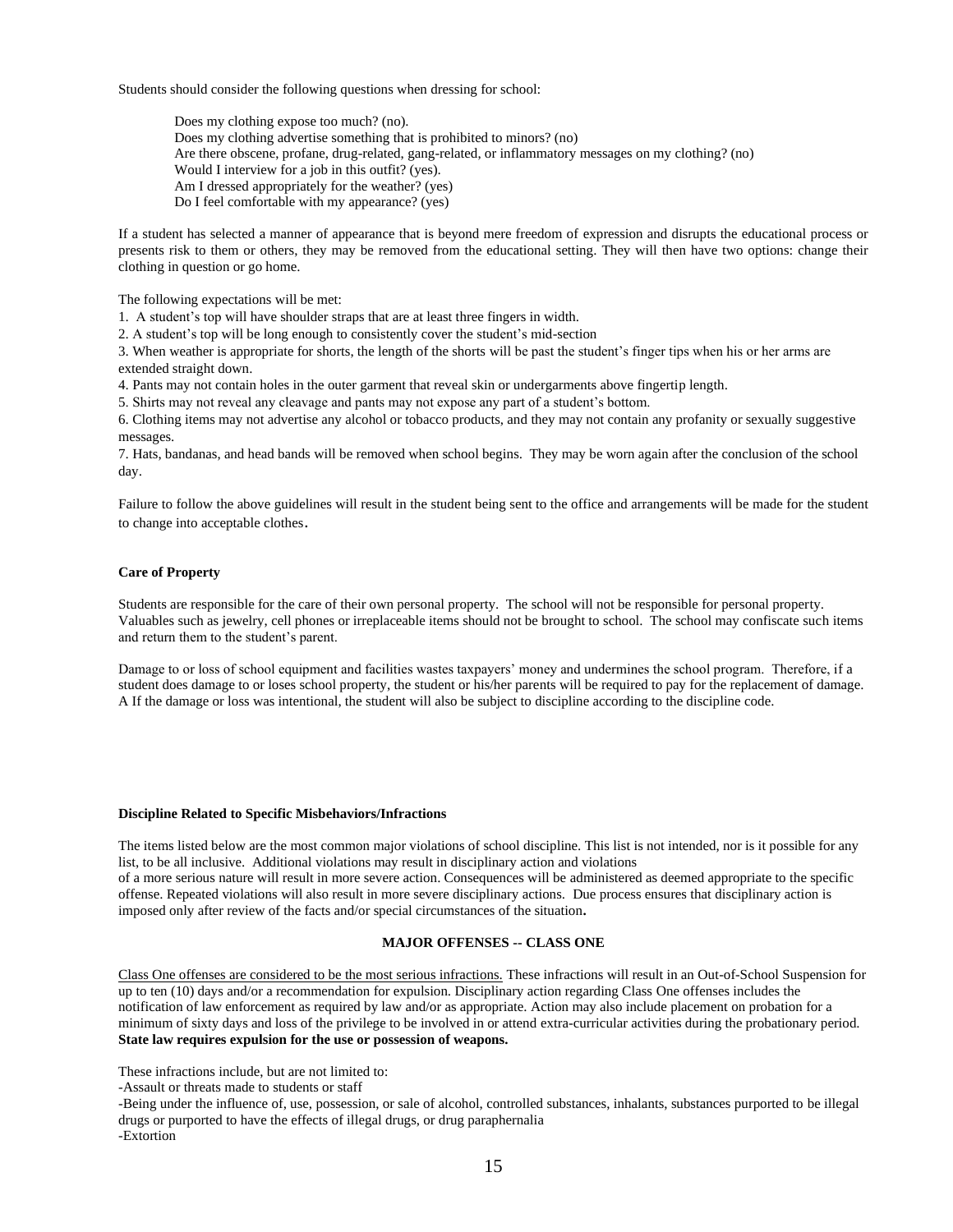-Fighting

-Gang activities

-Gross disruption

-Harassment (verbal, physical, or sexual)

-Possession, use, or sale of weapons or explosive devices (including firecrackers and smoke bombs)

-Vandalism, defacing, or destruction of school property or of a staff member's personal property, on or off school premises (Disciplinary action taken will also include restitution in the form of reconditioning or replacing as the situation may warrant.) -Violation of civil or criminal legal codes including rape, sexual misconduct, arson, or abuse of fire alarms and safety equipment

-Violation of the district Technology Code of Ethics

### **MAJOR OFFENSES -- CLASS TWO**

Class Two offenses are serious infractions that will result in a suspension as follows: 1st Offense: Up to three (3) days Out-of-School Suspension 2nd Offense: Up to five (5) days Out-of-School Suspension

Additional Offenses: To be treated as Class One offenses

These infractions include, but are not limited to:

-Severe Bullying- Please refer to Board Policy 5517.01 for further information -Insubordination

-Theft or possession of stolen goods (Disciplinary action taken will also include restitution or replacement as the situation warrants.) -Unacceptable behavior for a teacher

-Possession or use of tobacco products (including chewing tobacco)

-Possession or use of Electronic Nicotine Delivery Systems (ENDS) such as electronic cigarettes, vaping products such as vaping liquids.

-Violation of closed campus policy (Off Campus Skipping)

## **MAJOR OFFENSE -- CLASS THREE**

Class Three offenses include disruption to the proper functioning of school activities and will result in sanctions as follows: 1st Offense: Up to two (2) days of In-School Suspension 2nd Offense: Up to three (3) days of In-School Suspension 3rd Offense: Up to three (3) days Out-of-School Suspension 4th Offense: Suspended up to ten (10) days, possible recommendation to the school board for expulsion.

These infractions include, but are not limited to: -Aiding and abetting a violation of school rules -Being in an unauthorized or restricted area -Bullying- Please refer to Board Policy 5517.01 for further information -Cell Phone Misuse -Cheating/Plagiarism -Classroom/hallway disruption or in possession of a disruptive article -Failure to serve assigned detention -Forgery -Gambling -Improper sign-in or sign-out -Inappropriate attire -Inappropriate hallway conduct -Inappropriate display of affection -Inappropriate language or gestures -Inappropriate symbols, drawings, and/or writings -Leaving class without permission -Littering -Loitering -Parking violations -Physical Altercation -Profanity -Profanity directed at another person -Refusing to accept discipline -Skipping (In Building) -Skipped detention -Violation of driving regulations

#### **Reservation of Rights**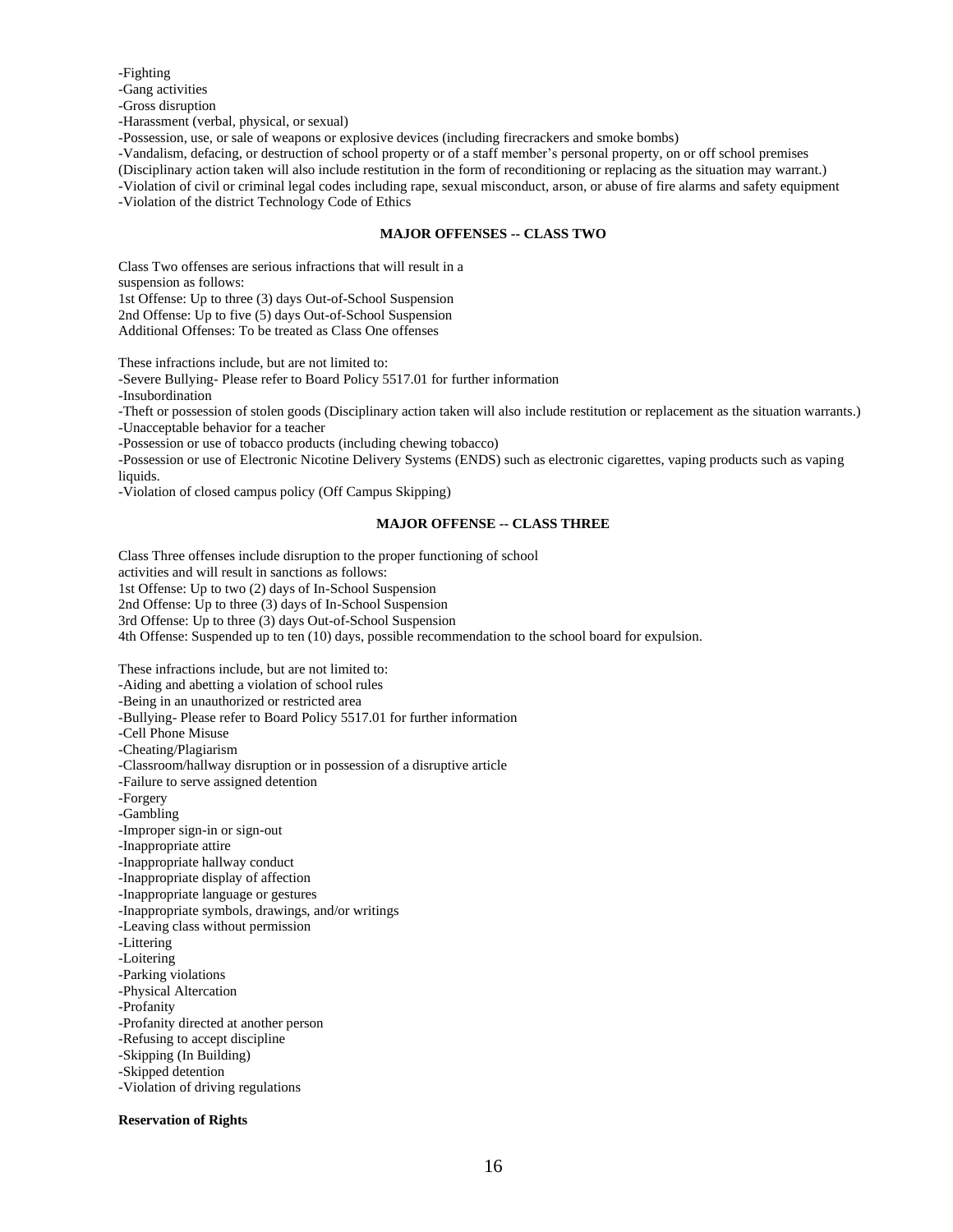The school reserves the right to set forth, as part of the Code of Conduct, those rules and regulations necessary and proper for carrying into execution the educational program of the school which are not specifically stated herein as the need arises. When in the judgment of the administration, the student's behavior reaches such proportion or is of a nature that it tends to influence others adversely and/or interferes with the educational process or infringes on the rights of others, this behavior is grounds for suspension.

#### **Definition and Explanation of Terms**

*Assault* A physical attack on another person.

*Bullying* Any gesture or written, verbal, graphic, or physical act (including electronically transmitted acts- i.e. internet, telephone or cell phone, personal digital assistant (PDA), or wireless hand held device) that, without regard to its subject matter or motivating animus, is intended or that a reasonable person would know is likely to harm one (1) or more students either directly or indirectly.

*Closed Campus Policy* Because of our commitment to student safety, Fennville

Public Schools operates a "closed campus". This means that students are

to remain in the school building or in designated outside areas after

their arrival on school grounds until the end of the normal school day.

*Controlled Substance* Alcohol, intoxicants, drugs, look-a-like drugs, nonalcoholic beer, steroids, inhalants, and the distribution/sale or misuse of drugs prescribed by a physician.

*Extortion* The use of threats in an attempt to take or borrow money from another student.

*Fighting* An act of physical violence between two or more students.

*Forgery* The fraudulent use of the name of another person, or falsifying times, dates, grades, addresses, signatures, or school data and information.

*Gross Disruption* The act of deliberate or willful conduct detrimental to

the function and normal operation of school activities or programs.

Harassment Harassing behavior is disruptive to the educational process and infringes on the rights of students to a safe and orderly learning environment. Harassing behavior may be racial, cultural, verbal or physical.

*Hazing* Any act coercing another, including the victim, to perform any act of initiation into any class, group, or organization that causes or creates a risk of causing mental, emotional or physical harm.

*Inappropriate Attire* Student dress or clothing determined to be indecent,

disruptive, obscene, or not in accordance with the school dress code.

*Inappropriate Display of Affection* During the school day, classrooms, hallways, etc., are not considered proper places for expressing affection. Students are asked to avoid embarrassment to themselves and others by avoiding such displays during the school day and at school events. Any romantic physical contact is unacceptable.

*Inappropriate Language or Gestures* The use of offensive language or gestures in verbal, written, picture, or caricature form (including student attire).

*Insubordination* The failure to respond to, or carry out, a reasonable request from a staff member, or the act of verbal or physical opposition to a staff member. This also is intended to include students who are willfully dishonest with a staff member.

*Physical Altercation* An act of minor physical contact towards another student, not rising to the level of a fight.

*Sexual Harassment* Sexual harassment includes unwelcome sexual advances, requests for sexual favors, making improper sexual comments, or verbal or physical contact of a sexual nature where:

**a.** Submission to such conduct is made either explicitly or implicitly a term or condition of a person's employment or educational development.

**b.** Submission to or rejection of such conduct by an individual is used as the basis for employment or educational decisions affecting such individuals.

**c.** Such conduct has the express purpose or effect of unreasonably interfering with an individual's work or educational performance or creating an intimidating, hostile, or offensive working or educational environment.

Any student who believes that he/she has been subjected to discriminatory and/or sexual harassment, insults or intimidation shall report the incident to the building principal or guidance counselor. Any student who engages in discriminatory and/or sexual insults, intimidation or harassment shall be disciplined and counseled to refrain from such conduct. *Skipping*

- a. **Off Campus** Students are required to be at their designated area during the school day. Leaving the school building and/or school grounds without permission is consider skipping and a student will be marked unexcused, and code of conduct policy will be followed.
- b. **In Building** Students are required to be at their designated area during the school day. Leaving the designated area without permission is consider skipping and a student will be marked unexcused for the hour and code of conduct policy will be followed.

*Tardy* Arriving, less than 10 minutes, late to class without a signed pass from a teacher, office or staff member.

*Theft* The act of acquiring the property of another by stealing, fraud, coercion, or knowingly possessing stolen goods.

*Threat* The expression of the intention to hurt another or damage property.

*Unauthorized Areas* The following areas are off limits to High School

students during the school day without staff permission: elementary and

middle school hallways and classrooms, outside entrances and exits,

and all parking lots and other outdoor areas.

*Weapon* Firearm, dagger, stiletto, knife (including pocketknives), or any other object used for the purpose of inflicting injury. **State law requires expulsion for the use or possession of weapons.** This includes any knife with a blade of over three inches in length and a pocketknife opened by a mechanical device.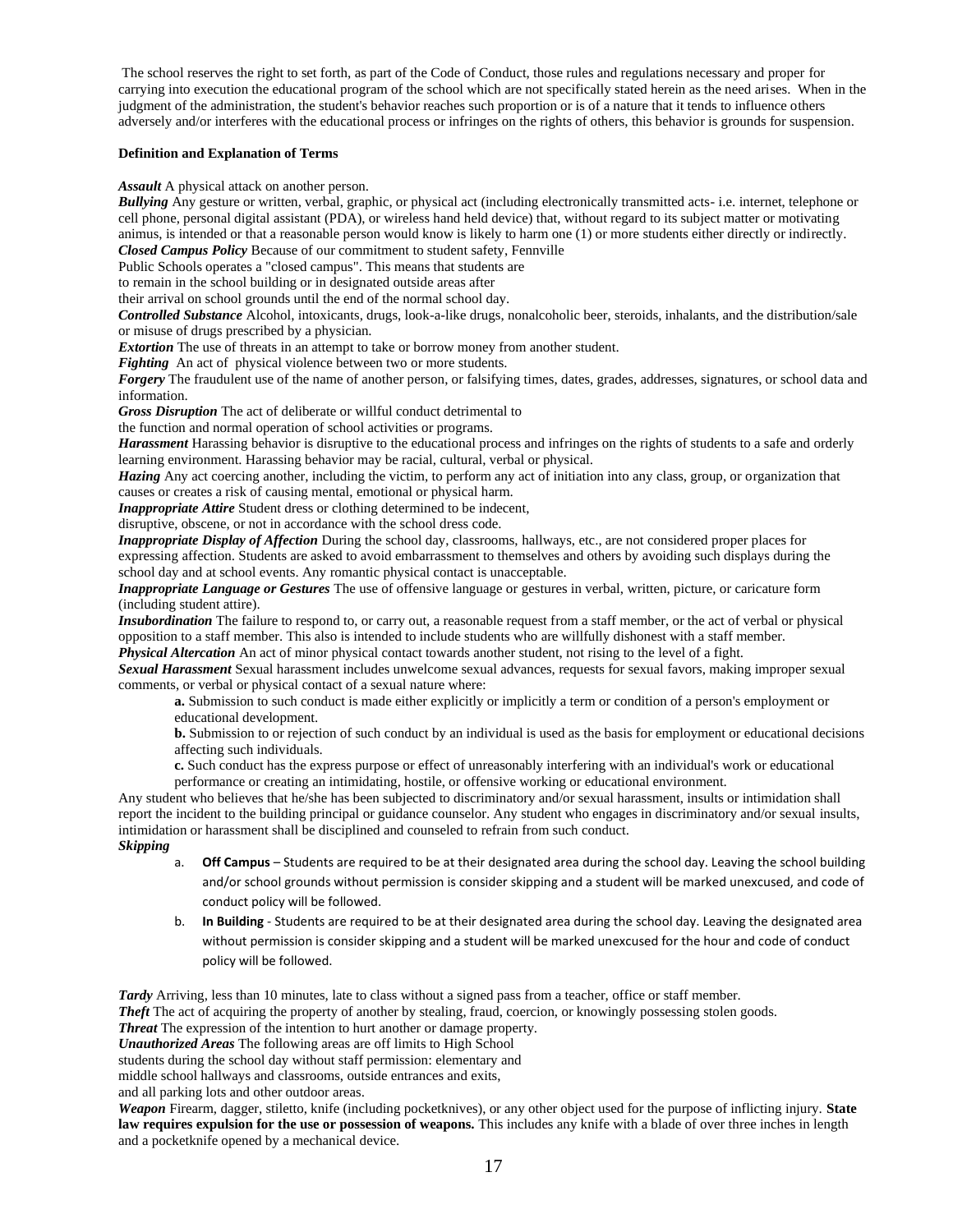#### **Types of Disciplinary Action:**

**SOARing Lunch :** Student will be required to eat lunch in a separate room under supervision. Students may bring books and/or school work to complete during this time. No headphones, cell phones or other electronic devices are allowed during SOARing lunch . There is to be no socializing during SOARing lunch. This time will be spent completing restorative practices by reflecting on reoccurring minor behaviors

**HAWK Time:** Students may be required to serve HAWK Time after school for

violation of the established rules. Students serving HAWK time will be allowed to ride the after school tutoring bus home ora parent or guardian may pick them up at the middle school at 4:00.

 $\mathcal{L}$ 

## **Out-of-School Suspension:** OSS

- 1. Student should stay home on the day of their assigned OSS and they are not allowed on campus.
- 2. Should school be cancelled on the day of assigned OSS, the student will serve the OSS on the following scheduled school day.
- 3. The student shall not be on the Fennville campus and they not allowed to participate in any extracurricular activity.
- 4. The student may not participate in any athletic practice or game/contest. The student may not travel with the team to any away contest.

**Restorative Practices:** Is an opportunity to help correct behavior by allowing students to discuss the situation and mend the relationship with another person who might have been hurt by the behavior.

## **Formal Discipline**

Formal discipline removes the student from the school setting. It includes emergency removal for up to seventy-two (72) hours, inschool suspension, suspension for up to ten (10) school days, and expulsion from school. Suspensions and expulsions may carry over into the next school year. Removal for less than one (1) school day without the possibility of suspension or expulsion may not be appealed. Suspension and expulsion can be appealed.

Students involved in co-curricular and extra-curricular activities such as band and athletics can lose their eligibility for violation of the School rules.

If a student commits a crime while at school or a school-related event, s/he may be subject to school disciplinary action as well as to action by the community's legal system. These are separate jurisdictions and do not constitute double jeopardy (being tried twice for the same crime).

## **DUE PROCESS RIGHTS**

Before a student may be suspended or expelled from school, there are specific procedures that will be followed.

#### **Short-Term Suspension from School**

When a student is being considered for a suspension of ten (10) days or less, the administrator in charge will notify the student of the charges. The student will then be given an opportunity to explain his/her side and the administrator will then provide the student the evidence supporting the charges. After that informal hearing, the administrator will make a decision whether or not to suspend. If a student is suspended, s/he and his/her parents will be notified, in writing within one (1) day, of the reason for and the length of the suspension. The suspension may be appealed, within two (2) school days after receipt of the suspension notice, to the Principal. The request for an appeal will be in writing.

Suspension from co-curricular and extra-curricular activities may not be appealed.

During the appeal process, the student shall not be allowed to remain in school.

The principal will reach a decision within two (2) school days after the receipt of the written request. The principal's review may include a meeting with the parents if, in the principal's opinion, this is appropriate.

The decision of the principal may be appealed in writing to the Superintendent within two (2) school days of the parents' receipt of the principal's decision. The Superintendent will review the circumstances and render a decision in writing within two (2) school days after receipt of the written appeal.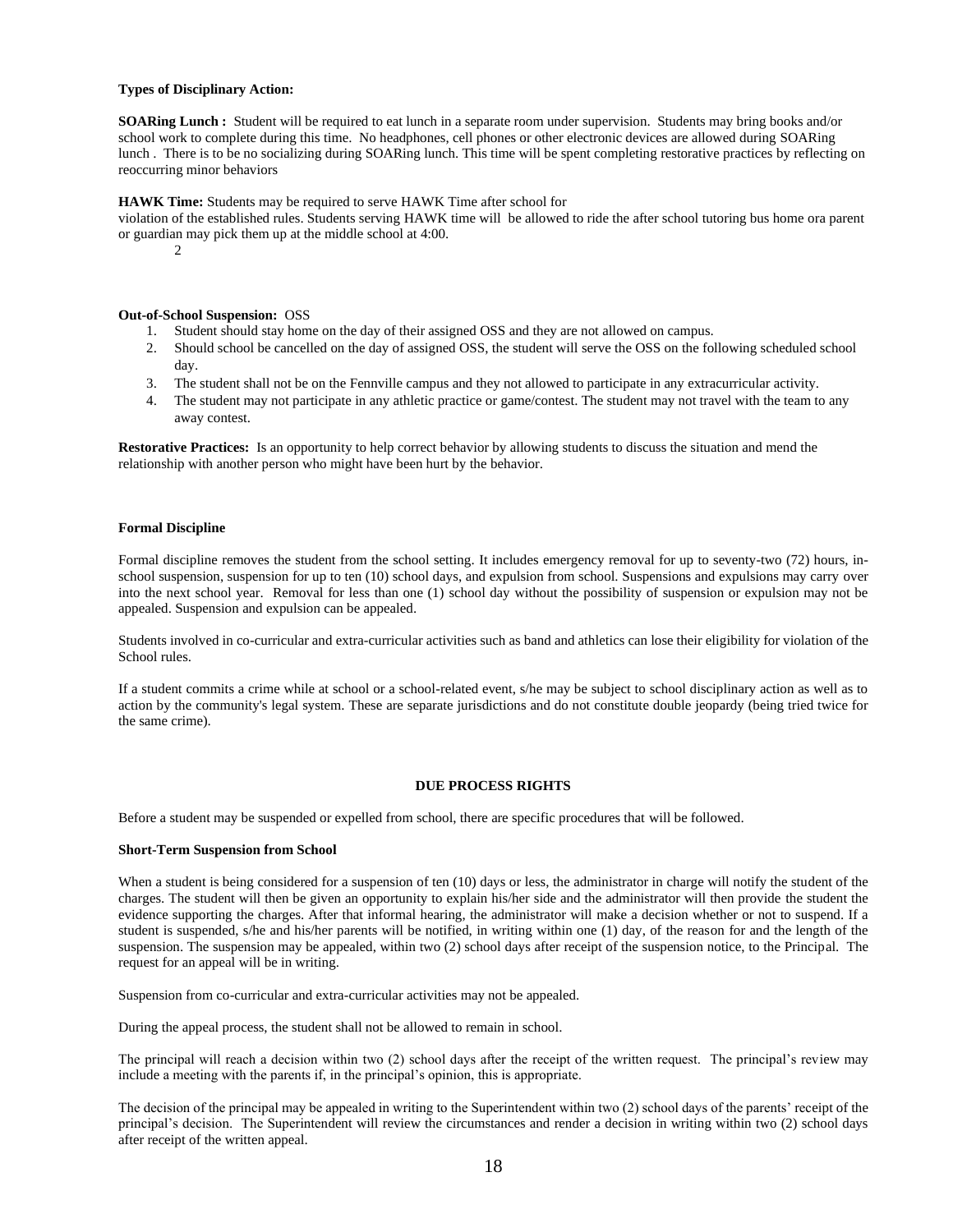The Superintendent's decision shall be considered final. Parent may appeal to the Board only in cases of alleged violation of due process by the Superintendent. In such cases, the appeal shall be made in writing to the Board President within two (2) school days after the parents' receipt of the Superintendent's decision, and shall include a statement of the alleged violation of due process. The Board shall notify the parents of its decision within ten (10) school days of receipt of the written request. If the appeal is heard by the Board of Education, the hearing is governed by the Open Meetings Act. Under the Open Meetings Act, the hearing must be public unless the parents request that the meeting be conducted in a closed session.

When a student is suspended, s/he may make-up work missed. Any learning that cannot be made up such as labs, field trips, skillpractices, or any learning that the student chooses not to make-up may be reflected in the grades earned.

A student being considered for suspension of more than ten (10) days will be given due process as described in the expulsion section below.

#### **Long-term suspension or expulsion from school**

If, in the principal's opinion or as required by statute, an alleged infraction warrants a long-term suspension (more than ten (10) days) or expulsion, the principal shall make a recommendation to the Superintendent. Upon receipt of the recommendation, the Superintendent will schedule a hearing with the student's parents. Prior to the hearing, the parents will receive a formal letter of notification which will contain:

- -the rule(s) alleged to have been violated;
- -the charges against the student;
- -the approximate date of the violation;
- -the time and place of the hearing with the Superintendent;
- -a statement of the student's and parents' prehearing rights:
	- a. to review written statements about the alleged misconduct,
	- b. to review the student's records, and
	- c. to request a delay in the hearing of up to ten (10) school days;
- -the length of the recommended suspension or expulsion;
- -a statement of the student's hearing rights:
	- a. to counsel;
	- b. to a translator;
	- c. to appear in his/her own behalf and for parents or guardians to appear;
	- d. to produce witnesses and present evidence on his/her behalf.

The Superintendent shall make a decision within two (2) days of the hearing.

The parents may appeal the expulsion to the Board, in writing, within ten (10) days after receipt of the notice. The parents shall state in the appeal the reasons they think the Superintendent's decision is not justified and provide any extenuating circumstances they wish the Board to consider. The Board will conduct a hearing within thirty (30) days after it receives the appeal. The Board of Education will conduct the hearing in compliance with the Open Meetings Act. Under the Open Meetings Act, the hearing will be public unless the parents request that the meeting be conducted in a closed session.

Fennville High School makes a sincere effort to have disciplinary actions take place that will allow the student to remain in school. If a disciplinary action does not result in removal from school, it cannot be appealed. Should a student or parent have questions regarding the propriety of an in-school disciplinary action, they should contact the building principal.

#### **Discipline of Students with Disabilities**

Students with disabilities are entitled to the rights and procedures afforded by the Individuals with Disabilities Education Act (I.D.E.A.) and the Americans with Disabilities Act (A.D.A).

#### **Criminal acts**

Any student engaging in criminal acts at or related to the school will be reported to law enforcement officials as well as disciplined by the school. It is not considered double jeopardy (being tried twice for the same crime), when school rules and the law are violated.

Students should be aware that state law requires that school officials, teachers and appropriate law enforcement officials be notified when a student of this District is involved in crimes related to physical violence, gang related acts, illegal possession of a controlled substance, analogue or other intoxicants, trespassing, property crimes, including but not limited to theft and vandalism, occurring in the school as well as in the community.

#### **Safety Concerns**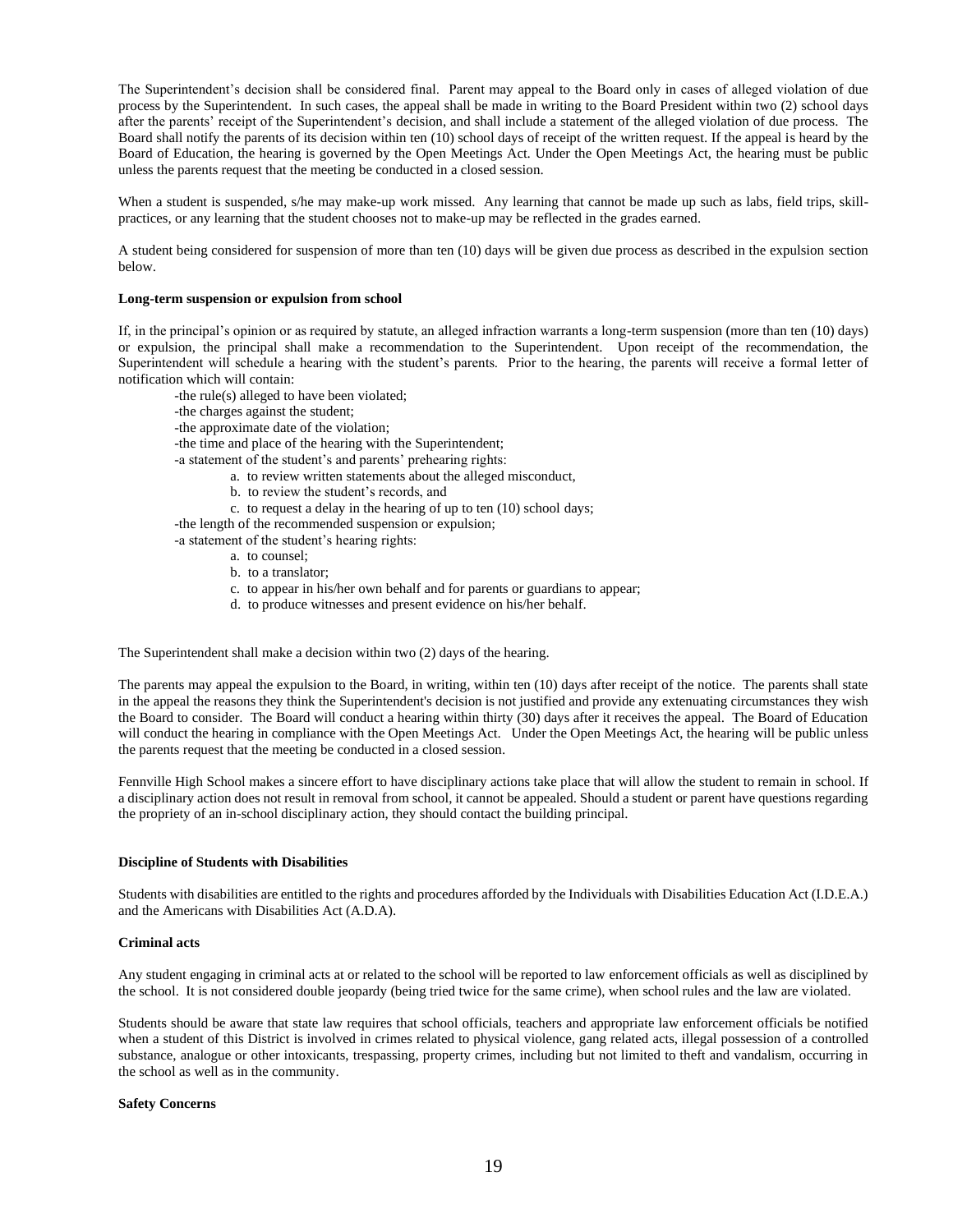Students should not use roller blades, bicycles, skateboards, scooters, or any other form of personal transportation device in school hallways or District pedestrian traffic areas. Exceptions may be made to reasonably accommodate students with mobility impairments. Use of any means of travel within buildings and on grounds by other than generally accepted practices where appropriate is prohibited. Students violating this expectation will be subject to disciplinary action. Students are not permitted to have their backpacks in the classroom. There is limited classroom space and backpacks have potential to block walkways and be safety concerns within the classroom. Each student is assigned their own locker upon enrollment at Fennville High School and will remain in that same locker for their entire high school career.

## **BULLYING AND OTHER AGGRESSIVE BEHAVIOR TOWARD STUDENTS (From Board Policy 5517.01)**

It is the policy of the District to provide a safe and nurturing educational environment for all of its students.

This policy protects all students from bullying/aggressive behavior regardless of the subject matter or motivation for such impermissible behavior.

Bullying or other aggressive behavior toward a student, whether by other students, staff, or third parties, including Board members, parents, guests, contractors, vendors, and volunteers, is strictly prohibited. This prohibition includes written, physical, verbal, and psychological abuse, including hazing, gestures, comments, threats, or actions to a student, which cause or threaten to cause bodily harm, reasonable fear for personal safety or personal degradation.

Demonstration of appropriate behavior, treating others with civility and respect, and refusing to tolerate harassment or bullying is expected of administrators, faculty, staff, and volunteers to provide positive examples for student behavior.

This policy applies to all "at school" activities in the District, including activities on school property, in a school vehicle, and those occurring off school property, if the student or employee is at any school-sponsored, school-approved or school-related activity or function, such as field trips or athletic events where students are under the school's control, or where an employee is engaged in school business. Misconduct occurring outside of school may also be disciplined if it interferes with the school environment.

#### **Notification**

Parents or legal guardians of the alleged victim(s), as well as of the alleged aggressor(s), shall be promptly notified of any complaint or investigation as well as the results of the investigation to the extent consistent with student confidentiality requirements. A record of the time and form of notice or attempts at notice shall be kept in the investigation file.

To the extent appropriate and/or legally permitted, confidentiality will be maintained during the investigation process. However, a proper investigation will, in some circumstances, require the disclosure of names and allegations. Further, the appropriate authorities may be notified, depending on the nature of the complaint and/or the results of the investigation.

#### **Procedure**

Any student who believes s/he has been or is the victim of bullying, hazing, or other aggressive behavior should immediately report the situation to the Principal or assistant principal. The student may also report concerns to a teacher or counselor who will be responsible for notifying the appropriate administrator or Board official. Complaints against the building principal should be filed with the Superintendent. Complaints against the Superintendent should be filed with the Board President.

Every student is encouraged, and every staff member is required, to report any situation that they believe to be aggressive behavior directed toward a student. Reports shall be made to those identified above. Reports may be made anonymously, but formal disciplinary action may not be taken solely on the basis of an anonymous report.

The Principal (or other administrator as designated) shall promptly investigate and document all complaints about bullying, aggressive or other behavior that may violate this policy. The investigation will be completed as promptly as the circumstances permit after a report or complaint is made.

If the investigation finds an instance of bullying or aggressive behavior has occurred, it will result in prompt and appropriate remedial action. This may include up to expulsion for students, up to discharge for employees, exclusion for parents, guests, volunteers and contractors, and removal from any official position and/or a request to resign for Board members. Individuals may also be referred to law enforcement or other appropriate officials.

If, during an investigation of a reported act of harassment, intimidation and/or bullying/cyberbullying, the Principal or appropriate administrator believes that the reported misconduct may have created a hostile learning environment and may have constituted unlawful discriminatory harassment based on a Protected Class, the Principal will report the act of bullying and/or harassment to one of the Anti-Harassment Compliance Officers so that it may be investigated in accordance with the procedures set forth in Policy [5517](http://neola.com/fennville-mi/search/policies/po5517.htm) - Anti-Harassment.

The individual responsible for conducting the investigation shall document all reported incidents and report all verified incidents of bullying, aggressive or other prohibited behavior, as well as any remedial action taken, including disciplinary actions and referrals, to the Superintendent. The Superintendent shall submit a compiled report to the Board on an annual basis.

#### **Non-Retaliation/False Reports**

Retaliation or false allegations against any person who reports, is thought to have reported, files a complaint, participates in an investigation or inquiry concerning allegations of bullying or aggressive behavior (as a witness or otherwise), or is the target of the bullying or aggressive behavior being investigated, is prohibited and will not be tolerated. Such retaliation shall be considered a serious violation of Board policy, independent of whether a complaint of bullying is substantiated. Suspected retaliation should be reported in the same manner as bullying/aggressive behavior.

Making intentionally false reports about bullying/aggressive behavior for the purpose of getting someone in trouble is similarly prohibited and will not be tolerated. Retaliation and intentionally false reports may result in disciplinary action as indicated above.

#### **Definitions**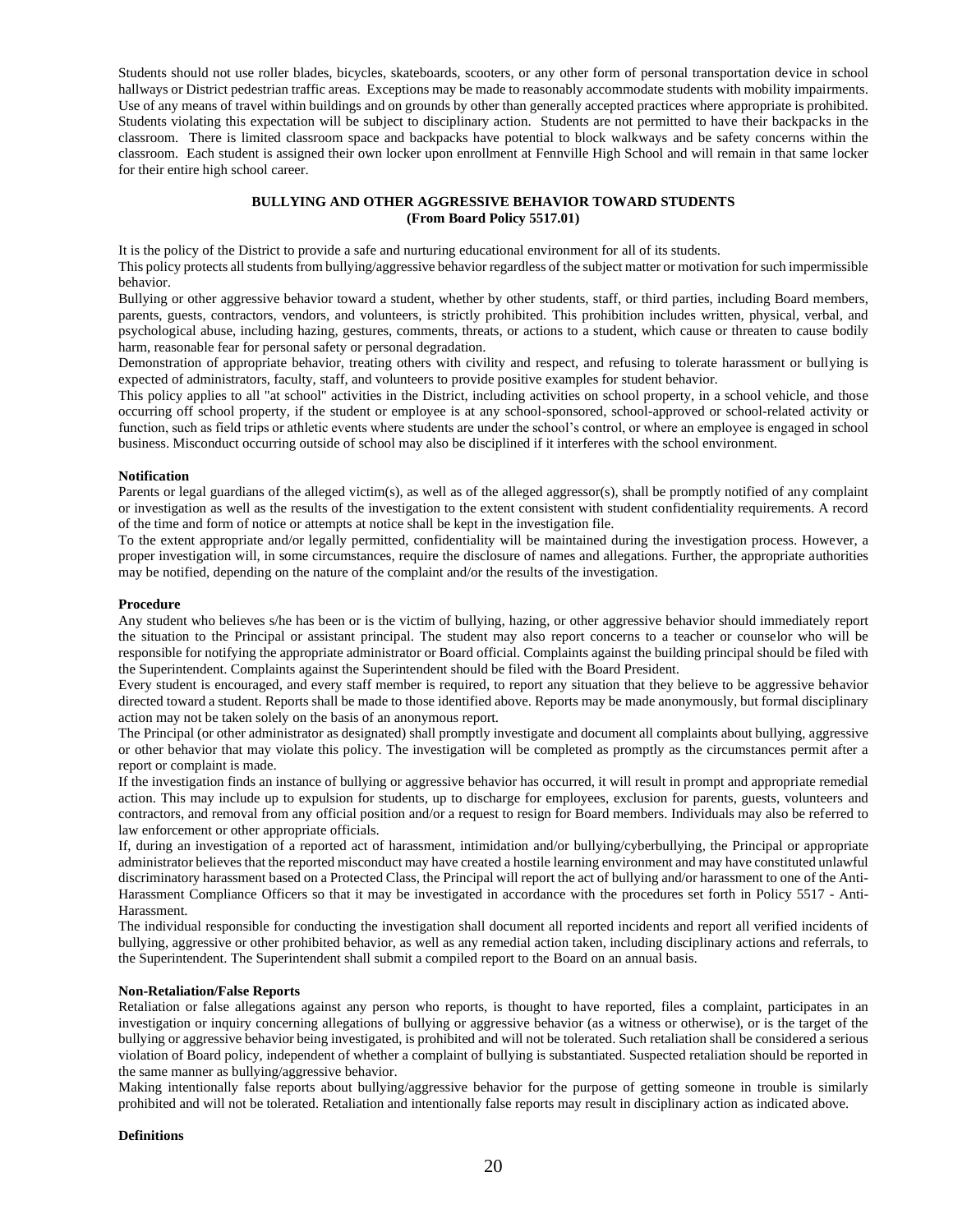The following definitions are provided for guidance only. If a student or other individual believes there has been bullying, hazing, harassment or other aggressive behavior, regardless of whether it fits a particular definition, s/he should report it immediately and allow the administration to determine the appropriate course of action.

**"Aggressive behavior**" is defined as inappropriate conduct that is repeated enough, or serious enough, to negatively impact a student's educational, physical, or emotional well-being. Such behavior includes, for example, bullying, hazing, stalking, intimidation, menacing, coercion, name-calling, taunting, making threats, and hitting/pushing/shoving.

"At School" is defined as in a classroom, elsewhere on school premises, on a school bus or other school-related vehicle, or at a schoolsponsored activity or event whether or not it is held on school premises. It also includes conduct using a telecommunications access device or telecommunications service provider that occurs off school premises if either owned by or under the control of the District. **"Bullying"** is defined as any gesture or written, verbal, graphic, or physical act (including electronically transmitted acts – i.e. internet, telephone or cell phone, personal digital assistant (PDA), or wireless hand held device) that, without regard to its subject matter or motivating animus, is intended or that a reasonable person would know is likely to harm one (1) or more students either directly or indirectly by doing any of the following:

- A. substantially interfering with educational opportunities, benefits, or programs of one (1) or more students;
- B. adversely affecting the ability of a student to participate in or benefit from the school district's educational programs or activities by placing the student in reasonable fear of physical harm or by causing substantial emotional distress;
- C. having an actual and substantial detrimental effect on a student's physical or mental health; and/or
- D. causing substantial disruption in, or substantial interference with, the orderly operation of the school.

Bullying can be physical, verbal, psychological, or a combination of all three. Some examples of bullying are:

- A. Physical hitting, kicking, spitting, pushing, pulling; taking and/or damaging personal belongings or extorting money, blocking or impeding student movement, unwelcome physical contact.
- B. Verbal taunting, malicious teasing, insulting, name calling, making threats.
- C. Psychological spreading rumors, manipulating social relationships, coercion, or engaging in social exclusion/shunning, extortion, or intimidation. This may occur in a number of different ways, including but not limited to notes, emails, social media postings, and graffiti.

**"Harassment"** includes, but is not limited to, any act which subjects an individual or group to unwanted, abusive behavior of a nonverbal, verbal, written or physical nature, often on the basis of age, race, religion, color, national origin, marital status or disability, but may also include sexual orientation, physical characteristics (e.g., height, weight, complexion), cultural background, socioeconomic status, or geographic location (e.g., from rival school, different state, rural area, city, etc.).

**"Hazing"** shall be defined for purposes of this policy as performing any act or coercing another, including the victim, to perform any act of initiation into any class, group, or organization that causes or creates a risk of causing mental, emotional, or physical harm. Permission, consent, or assumption of risk by an individual subjected to hazing shall not lessen the prohibitions contained in this policy. **"Intimidation/Menacing"** includes, but is not limited to, any threat or act intended to: place a person in fear of physical injury or offensive physical contact; to substantially damage or interfere with person's property; or to intentionally interfere with or block a person's movement without good reason.

**"Staff"** includes all school employees and Board members.

**"Third parties"** include, but are not limited to, coaches, school volunteers, parents, school visitors, service contractors, vendors, or others engaged in District business, and others not directly subject to school control at inter-district or intra-district athletic competitions or other school events.

## **MEMORANDUM TO PARENTS REGARDING SCHOOL BOARD POLICY ON DRUG-FREE SCHOOLS**

In accordance with Federal Law, the Board of Education prohibits the use, possession, concealment, or distribution of drugs by students on school grounds, in school or school-approved vehicles, or at any school-related event. Drugs includes any alcoholic beverage, anabolic steroid, dangerous controlled substance as defined by State statute, or substance that could be considered a "look-a-like" controlled substance. Compliance with this policy is mandatory for all students. Any student who violates this policy will be subject to disciplinary action, in accordance with due process and as specified in the student handbooks, up to and including expulsion from school. When required by State law, the District will also notify law enforcement officials.

The District is concerned about any student who is a victim of alcohol or drug abuse and will facilitate the process by which s/he receives help through programs and services available in the community. Students and their parents should contact the school principal or counseling office whenever such help is needed.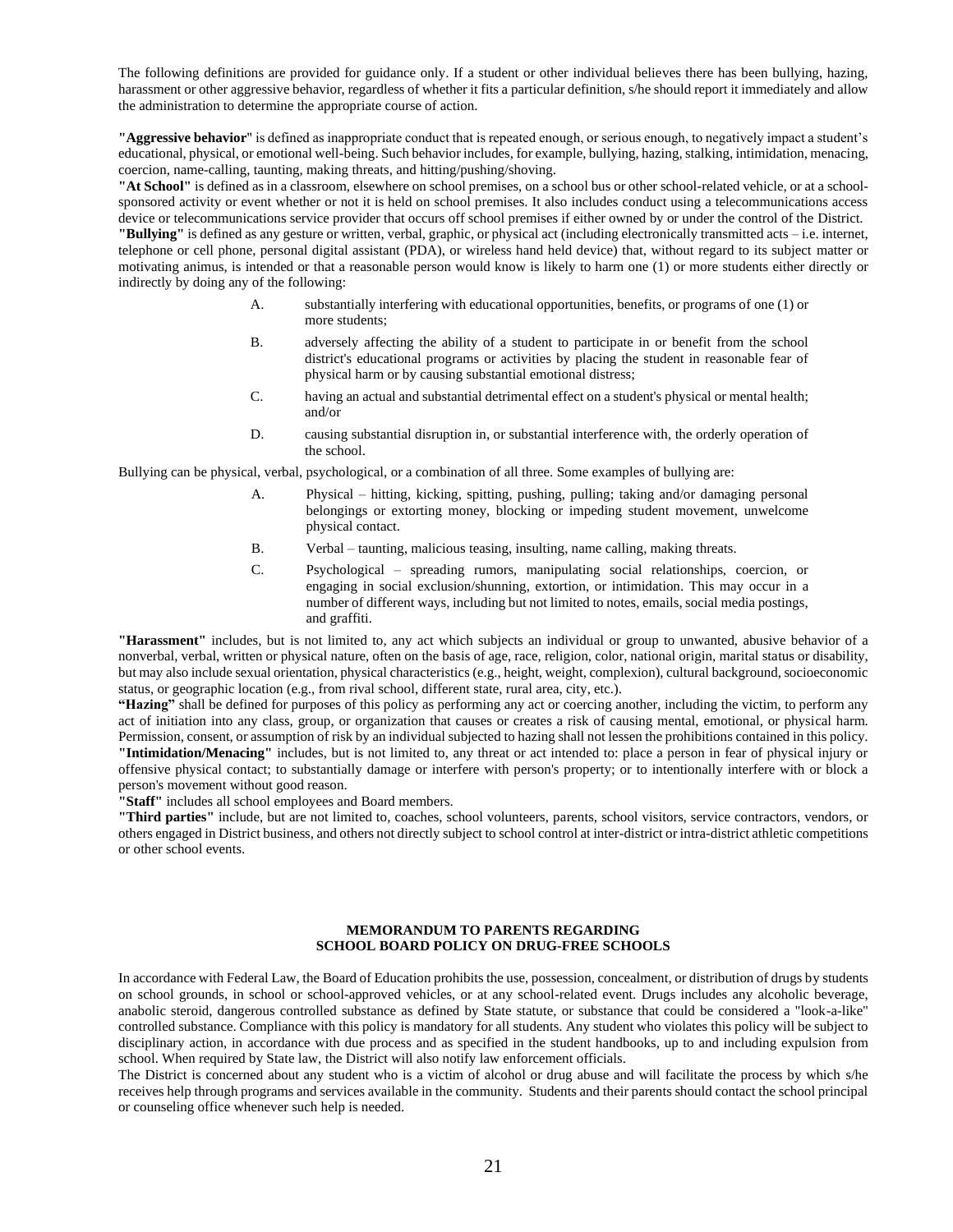#### **SEARCH AND SEIZURE**

Search of a student and his/her possessions, including vehicles, may be conducted at any time the student is under the jurisdiction of the Board of Education, if there is reasonable suspicion that the student is in violation of law or school rules. A search may also be conducted to protect the health and safety of others. All searches may be conducted with or without a student's consent.

Students are provided lockers, desks, and other equipment in which to store materials. It should be clearly understood that this equipment is the property of the school and may be searched at any time if there is reasonable suspicion that a student has violated the law or school rules. Locks are to prevent theft, not to prevent searches. If student lockers require student-provided locks, each student will provide the lock's combination or key to the principal.

Anything that is found in the course of a search that may be evidence of a violation of school rules or the law may be taken and held or turned over to the police. The school reserves the right not to return items which have been confiscated. In the course of any search, students' privacy rights will be respected regarding any items that are not illegal or against school policy.

All computers located in classrooms, labs and offices of the District are the District's property and are to be used by students, where appropriate, solely for educational purposes. The District retains the right to access and review all electronic, computer files, databases, and any other electronic transmissions contained in or used in conjunction with the District's computer system, and electronic mail. Students should have no expectation that any information contained on such systems is confidential or private.

Review of such information may be done by the District with or without the student's knowledge or permission. The use of passwords does not guarantee confidentiality, and the District retains the right to access information in spite of a password. All passwords or security codes will be registered with the instructor. A student's refusal to permit such access may be grounds for disciplinary action.

#### **STUDENT RIGHTS OF EXPRESSION**

The School recognizes the right of students to express themselves. With the right of expression comes the responsibility to do it appropriately. Students may distribute or display, at appropriate times, non-sponsored, noncommercial written material and petitions; buttons, badges, or other insignia; clothing, insignia, and banners; and audio and video materials. All items will meet the following school guidelines:

- A. A material cannot be displayed if it:
	- 1) Is obscene to minors, libelous, indecent or vulgar,
	- 2) Advertises any product or service not permitted to minors by law,
	- 3) Intends to be insulting or harassing.
	- 4) Intends to incite fighting or presents a likelihood of disrupting school or a school event.
	- 5) Presents a clear and present likelihood that, either because of its content or manner of distribution or display, it causes or is likely to cause a material and substantial disruption of school or school activities, a violation of school regulations, or the commission of an unlawful act.

B. Materials may not be displayed or distributed during class periods, or during passing times between classes. Permission may be granted for display or distribution during lunch periods and after school in designated locations, as long as exits are not blocked and there is proper access and egress to the building.

Students who are unsure whether or not materials they wish to display meet school guidelines may present them to the Principal twentyfour (24) hours prior to display.

## **CELL PHONES AND OTHER TECHNOLOGICAL DEVICES**

Classrooms and other instructional areas including gym, library, computer labs, auditorium are NO CELL PHONE ZONES. Phones should be off/silenced and put away. Students may check their phones for messages or listen to music before and after school, and during lunch.

Cell Phones can only be charged at school during the student's lunch period.

Students who are observed recording a discipline infraction (a fight, illegal activity,etc.) will be subject to discipline as well. The phone will be confiscated, and parent notified.

Students observed texting, using social media or making phone calls during class time are in violation of the cell phone policy. The student's cell phone will be confiscated by school personnel. The teacher will turn the confiscated cell phone into the main office. If student refuses to turn in their cell phone they will be required to report to the office, a parent will be contacted, and the student may receive up to one day of OSS.

Level 1 – If a student is found to be in violation of the Cell Phone Policy he/she will be asked by school personnel to surrender the device. For first offense, the student will be allowed to pick up their phone in the office at the end of the day.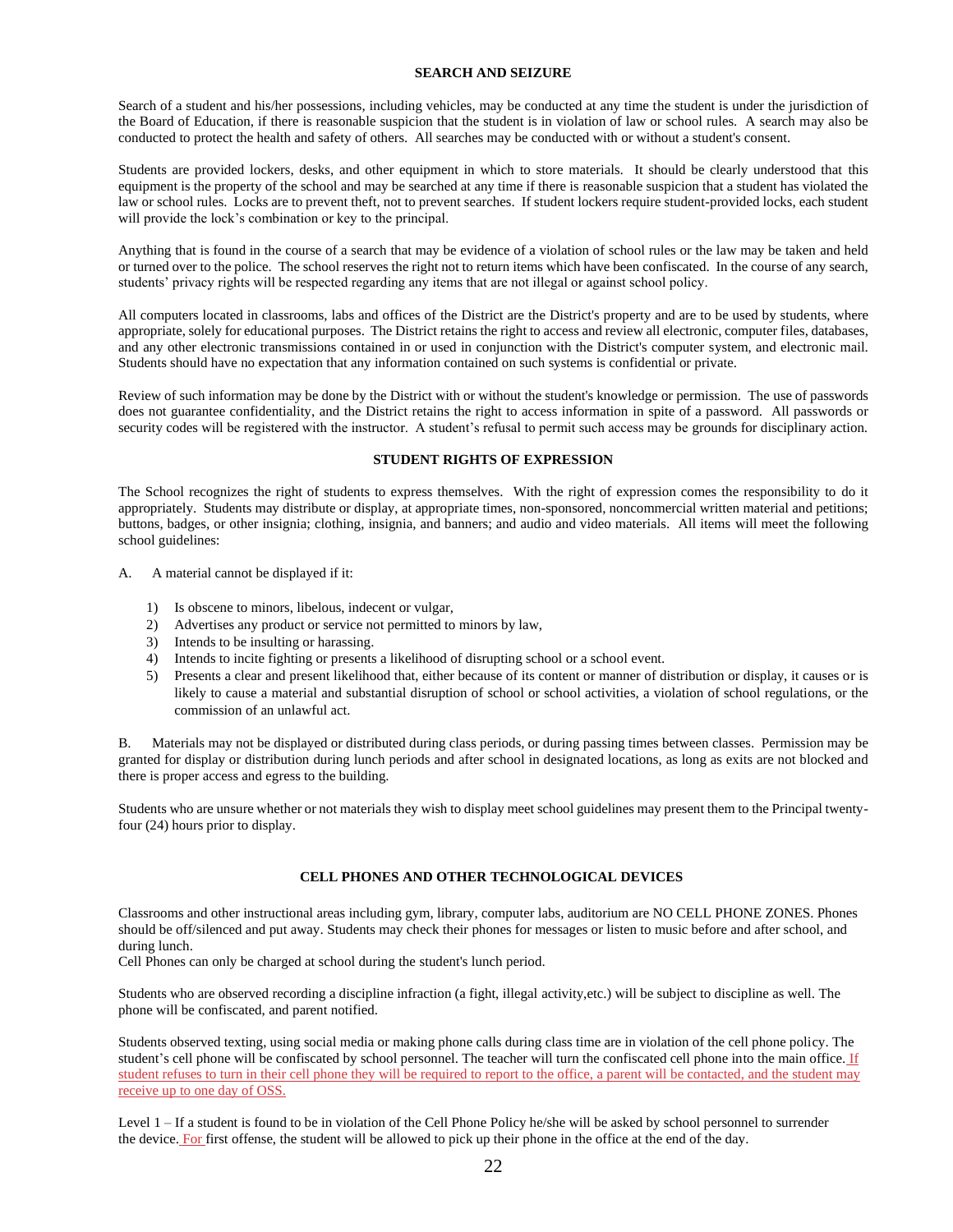Level 2 – If it is the second offense, the student will surrender the device, a parent phone call will be made home and the parent must pick up the phone from the office

Level 3 – If it is the third offense (and subsequent offenses), the student will follow school behavior plan for minor behaviors.

The school prohibits the use of any photography or video device from any restroom, locker room or other location where students and staff "have a reasonable expectation of privacy." A student improperly using any device to take or transmit images will face disciplinary action up to and including suspension, loss of privileges, and may be recommended for expulsion.

"Sexting" is prohibited at any time on school property or at school functions. Sexting is the electronic transmission of sexual messages or pictures, usually through cell phone text messaging. Such conduct not only is potentially dangerous for the involved students but can lead to unwanted exposure of the messages and images to others, and could result in criminal violations related to the transmission or possession of child pornography. Such conduct will be subject to discipline and possible confiscation of the device.

Taking or transmitting images or messages during testing is also prohibited. If a student is caught transmitting images or messages during testing, s/he will fail the exam and may be suspended.

## **BUS TRANSPORTATION TO SCHOOL**

Students may only ride assigned school buses and will board and depart from the bus at assigned bus stops. Students will not be permitted to ride unassigned buses for any reason other than an emergency, except as approved by the principal. The transportation schedule and routes are available by contacting the Director of Transportation at 561-8131.

#### **BUS CONDUCT**

Students who are riding to and from school on transportation provided by the school are required to follow all basic safety rules. This applies to school-owned buses as well as any contracted transportation.

The driver may assign seating or direct students in any reasonable manner to maintain that transportation safety.

Students will comply with the following basic safety rules:

Previous to loading (on the road and at school), each student shall:

- be on time at the designated loading zone (5 minutes prior to scheduled stop);
- stay off the road at all times while walking to and waiting for the school transportation;
- line up single file off the roadway to enter;
- wait until the school transportation is completely stopped before moving forward to enter;
- refrain from crossing a highway until the driver signals it is safe to cross;
- go immediately to a seat and be seated.

It is the parents' responsibility to inform the bus driver when their child will not be aboard school transportation. The bus will not wait. Drivers will not wait for students who are not at their designated stops on time.

#### **During the trip, each student shall:**

- remain seated while the school transportation is in motion;
- keep head, hands, arms, and legs inside the school vehicle at all times;
- not litter in the school vehicle or throw anything from the vehicle;
- keep books, packages, coats, and all other objects out of the aisle;
- be courteous to the driver and to other riders;
- not tamper with the school vehicle or any of its equipment.

#### **Leaving the bus, each student shall:**

- remain seated until the vehicle has stopped;
- cross the road, when necessary, at least ten (10) feet in front of the vehicle, but only after the driver signals that it is safe;
- be alert to a possible danger signal from the driver.

The driver will not discharge students at places other than their regular stop at home or at school unless s/he has proper authorization from school officials.